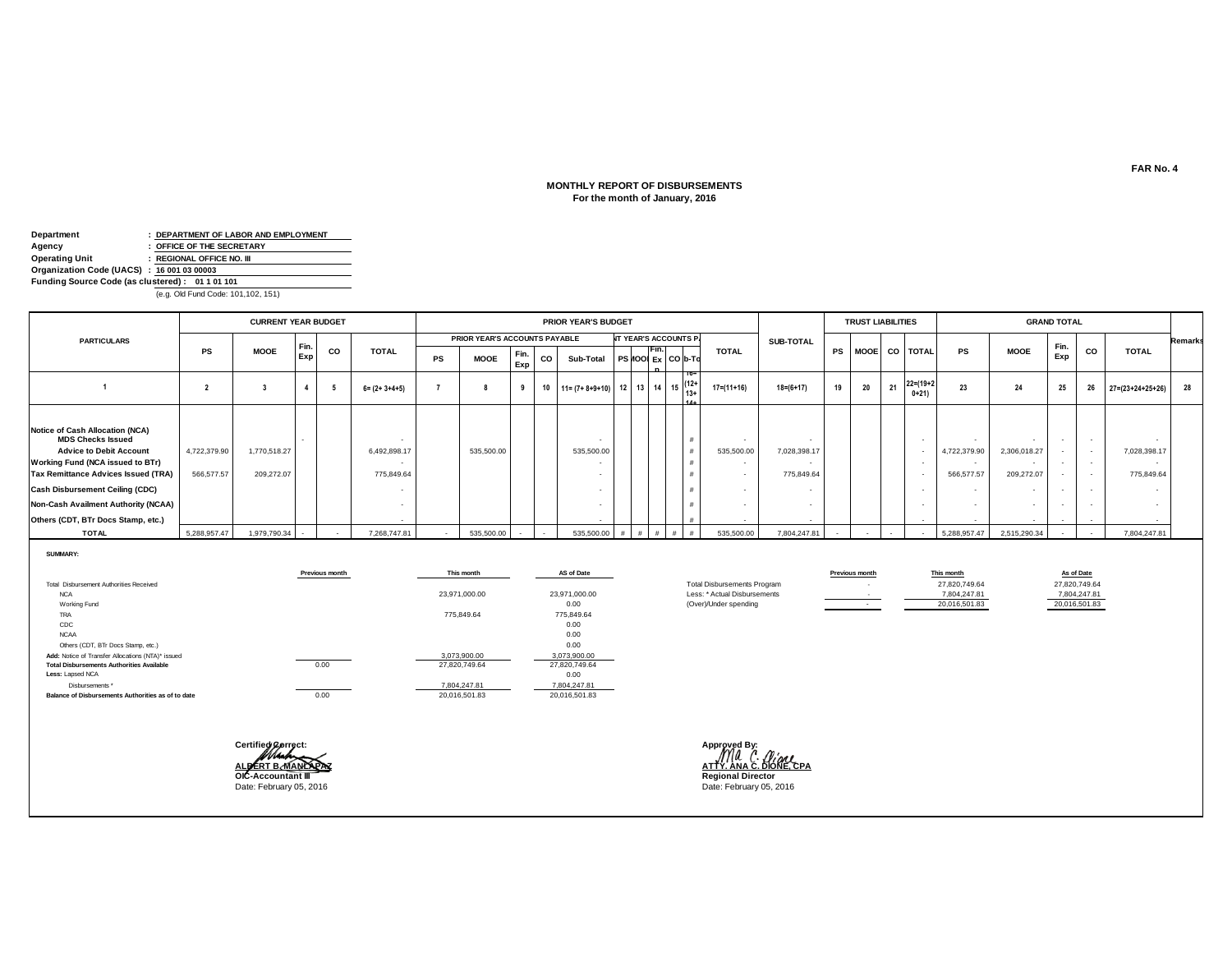#### **For the month of February, 2016 MONTHLY REPORT OF DISBURSEMENTS**

| Department                                      |  | : DEPARTMENT OF LABOR AND EMPLOYMENT |  |  |  |  |  |  |  |  |  |  |
|-------------------------------------------------|--|--------------------------------------|--|--|--|--|--|--|--|--|--|--|
| Agency                                          |  | : OFFICE OF THE SECRETARY            |  |  |  |  |  |  |  |  |  |  |
| Operating Unit                                  |  | : REGIONAL OFFICE NO. III            |  |  |  |  |  |  |  |  |  |  |
| Organization Code (UACS) : 16 001 03 00003      |  |                                      |  |  |  |  |  |  |  |  |  |  |
| Funding Source Code (as clustered): 01 1 01 101 |  |                                      |  |  |  |  |  |  |  |  |  |  |
| (e.g. Old Fund Code: 101,102, 151)              |  |                                      |  |  |  |  |  |  |  |  |  |  |

|                                                                                                                                                                                                                                                                                                               | <b>CURRENT YEAR BUDGET</b>               |                                         |            |     |                                            |    |                               |             |    | <b>PRIOR YEAR'S BUDGET</b>                                                                          |  |      |                              |              |                                            |    | <b>TRUST LIABILITIES</b> |    |                            |                                          |                                         | <b>GRAND TOTAL</b>                             |        |                                            |         |
|---------------------------------------------------------------------------------------------------------------------------------------------------------------------------------------------------------------------------------------------------------------------------------------------------------------|------------------------------------------|-----------------------------------------|------------|-----|--------------------------------------------|----|-------------------------------|-------------|----|-----------------------------------------------------------------------------------------------------|--|------|------------------------------|--------------|--------------------------------------------|----|--------------------------|----|----------------------------|------------------------------------------|-----------------------------------------|------------------------------------------------|--------|--------------------------------------------|---------|
| <b>PARTICULARS</b>                                                                                                                                                                                                                                                                                            |                                          |                                         |            |     |                                            |    | PRIOR YEAR'S ACCOUNTS PAYABLE |             |    |                                                                                                     |  |      | <b>IT YEAR'S ACCOUNTS P.</b> |              | <b>SUB-TOTAL</b>                           |    |                          |    |                            |                                          |                                         |                                                |        |                                            | Remarks |
|                                                                                                                                                                                                                                                                                                               | PS                                       | <b>MOOE</b>                             | Fin<br>Exp | co  | <b>TOTAL</b>                               | PS | <b>MOOE</b>                   | Fin.<br>Exp | CO | Sub-Total PS 100 Ex CO b-To                                                                         |  | Fin. |                              | <b>TOTAL</b> |                                            |    |                          |    | PS MOOE CO TOTAL           | <b>PS</b>                                | <b>MOOE</b>                             | Fin.<br>Exp                                    | CO     | <b>TOTAL</b>                               |         |
|                                                                                                                                                                                                                                                                                                               |                                          |                                         |            | - 5 | $6 = (2 + 3 + 4 + 5)$                      |    |                               |             |    | 10   11= (7+ 8+9+10)   12   13   14   15 $\begin{bmatrix} 12+11 & 13+16 \\ 13+1 & 14 \end{bmatrix}$ |  |      |                              | 17=(11+16)   | $18 = (6 + 17)$                            | 19 | 20                       | 21 | $22 = (19 + 2)$<br>$0+21)$ | 23                                       | 24                                      | 25                                             | 26     | $27 = (23 + 24 + 25 + 26)$                 | 28      |
| Notice of Cash Allocation (NCA)<br><b>MDS Checks Issued</b><br><b>Advice to Debit Account</b><br><b>Working Fund (NCA issued to BTr)</b><br><b>Tax Remittance Advices Issued (TRA)</b><br><b>Cash Disbursement Ceiling (CDC)</b><br>Non-Cash Availment Authority (NCAA)<br>Others (CDT, BTr Docs Stamp, etc.) | 904,700.69<br>3,893,330.58<br>552,319.39 | 3,531,625.51<br>280,383.80<br>98,383.78 |            |     | 4,436,326.20<br>4,173,714.38<br>650,703.17 |    |                               |             |    |                                                                                                     |  |      |                              | $\sim$       | 4,436,326.20<br>4,173,714.38<br>650,703.17 |    |                          |    |                            | 904,700.69<br>3,893,330.58<br>552,319.39 | 3,531,625.51<br>280,383.80<br>98,383.78 | $\sim$<br>$\sim$<br>$\sim$<br>$\sim$<br>$\sim$ | $\sim$ | 4,436,326.20<br>4,173,714.38<br>650,703.17 |         |
| <b>TOTAL</b>                                                                                                                                                                                                                                                                                                  | 5,350,350.66                             | 3,910,393.09                            |            |     | 9,260,743.75                               |    |                               |             |    |                                                                                                     |  |      |                              |              | 9,260,743.75                               |    |                          |    |                            | 5,350,350.66                             | 3,910,393.09                            | $\sim$                                         |        | 9,260,743.75                               |         |

**SUMMARY:**

|                                                    | Previous month | This month    | AS of Date    |                                    | Previous month | This month    | As of Date    |
|----------------------------------------------------|----------------|---------------|---------------|------------------------------------|----------------|---------------|---------------|
| Total Disbursement Authorities Received            |                |               |               | <b>Total Disbursements Program</b> | 27.820.749.64  | 27,522,021.35 | 55,342,770.99 |
| <b>NCA</b>                                         | 23.971.000.00  | 26.227.632.00 | 50,198,632.00 | Less: * Actual Disbursements       | 7,804,247.81   | 9,260,743.75  | 17,064,991.56 |
| Working Fund                                       | 0.00           |               | 0.00          | (Over)/Under spending              | 20,016,501.83  | 18,261,277.60 | 38,277,779.43 |
| TRA                                                | 775.849.64     | 650,703.17    | 1,426,552.81  |                                    |                |               |               |
| CDC                                                | 0.00           |               | 0.00          |                                    |                |               |               |
| <b>NCAA</b>                                        | 0.00           |               | 0.00          |                                    |                |               |               |
| Others (CDT, BTr Docs Stamp, etc.)                 | 0.00           |               | 0.00          |                                    |                |               |               |
| Add: Notice of Transfer Allocations (NTA)* issued  | 3,073,900.00   | 643.686.18    | 3,717,586.18  |                                    |                |               |               |
| <b>Total Disbursements Authorities Available</b>   | 27,820,749.64  | 27,522,021.35 | 55,342,770.99 |                                    |                |               |               |
| Less: Lapsed NCA                                   | 0.00           |               | 0.00          |                                    |                |               |               |
| Disbursements *                                    | 7,804,247.81   | 9,260,743.75  | 17,064,991.56 |                                    |                |               |               |
| Balance of Disbursements Authorities as of to date | 20.016.501.83  | 18.261.277.60 | 38,277,779,43 |                                    |                |               |               |



**ALBERT B. MANLAPAZ ATTY. ANA C. DIONE, CPA**<br>
<u>ALBERT B. MANLAPAZ</u> ATTY. ANA C. DIONE, CPA<br> **OIC-Accountant III OIC-Accountant III Regional Director**

**FAR No. 4**

**As of Date**<br>55,342,770.99<br>17,064,991.56<br>38,277,779.43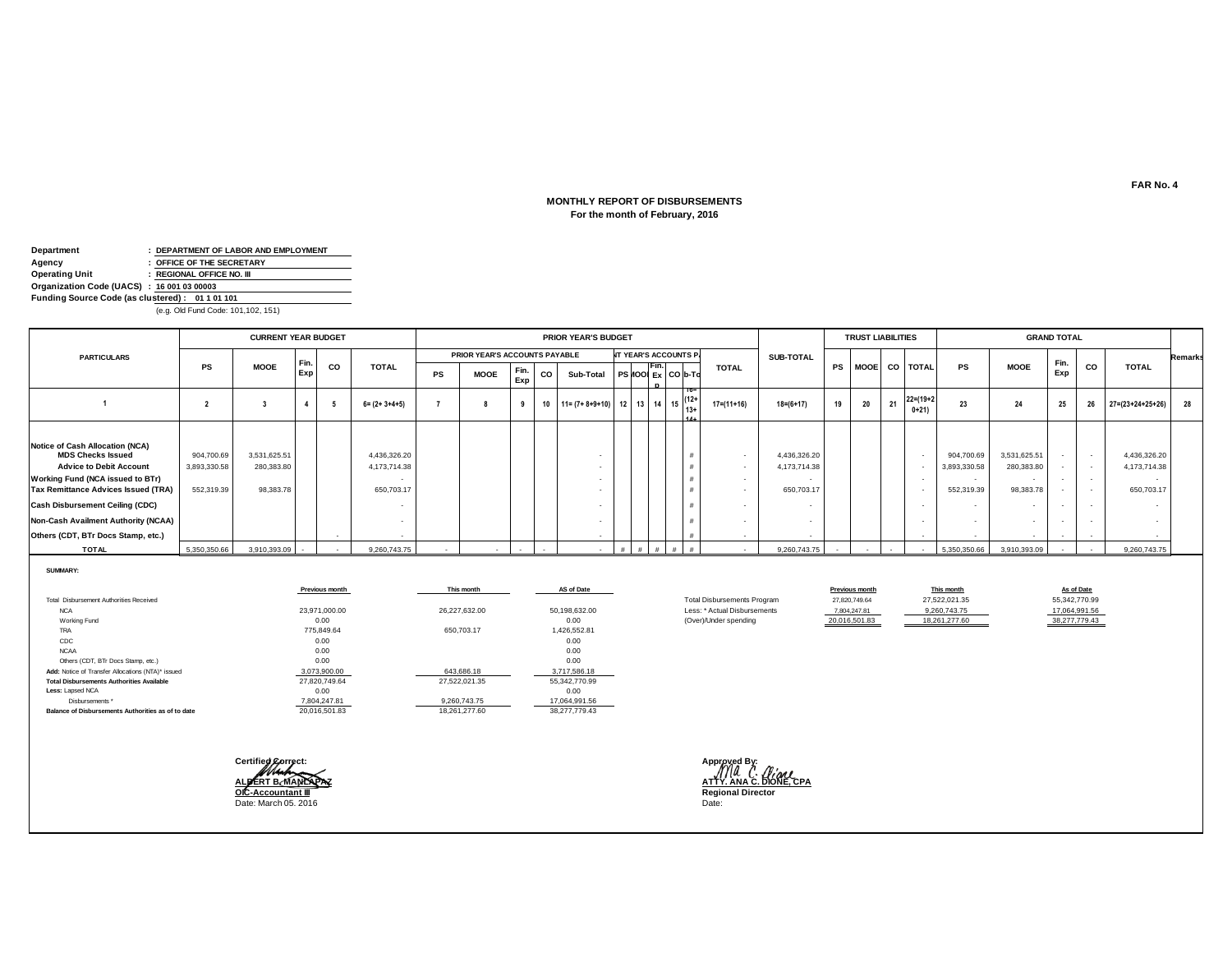#### **For the month of March, 2016 MONTHLY REPORT OF DISBURSEMENTS**

| Department                                      |  | : DEPARTMENT OF LABOR AND EMPLOYMENT |  |  |  |  |  |  |  |  |  |  |
|-------------------------------------------------|--|--------------------------------------|--|--|--|--|--|--|--|--|--|--|
| Agency                                          |  | : OFFICE OF THE SECRETARY            |  |  |  |  |  |  |  |  |  |  |
| Operating Unit                                  |  | : REGIONAL OFFICE NO. III            |  |  |  |  |  |  |  |  |  |  |
| Organization Code (UACS) : 16 001 03 00003      |  |                                      |  |  |  |  |  |  |  |  |  |  |
| Funding Source Code (as clustered): 01 1 01 101 |  |                                      |  |  |  |  |  |  |  |  |  |  |
| (e.g. Old Fund Code: 101,102, 151)              |  |                                      |  |  |  |  |  |  |  |  |  |  |

|                                                                                                                                                                                                                                                                                                        | <b>CURRENT YEAR BUDGET</b>              |                                              |            |    |                                               |           |                               |             |    | <b>PRIOR YEAR'S BUDGET</b>                                         |  |      |                              |                  |                                               |    | <b>TRUST LIABILITIES</b> |    |                           |                            |                                                        | <b>GRAND TOTAL</b>                   |    |                                               |         |
|--------------------------------------------------------------------------------------------------------------------------------------------------------------------------------------------------------------------------------------------------------------------------------------------------------|-----------------------------------------|----------------------------------------------|------------|----|-----------------------------------------------|-----------|-------------------------------|-------------|----|--------------------------------------------------------------------|--|------|------------------------------|------------------|-----------------------------------------------|----|--------------------------|----|---------------------------|----------------------------|--------------------------------------------------------|--------------------------------------|----|-----------------------------------------------|---------|
| <b>PARTICULARS</b>                                                                                                                                                                                                                                                                                     |                                         |                                              |            |    |                                               |           | PRIOR YEAR'S ACCOUNTS PAYABLE |             |    |                                                                    |  |      | <b>NT YEAR'S ACCOUNTS P.</b> |                  | SUB-TOTAL                                     |    |                          |    |                           |                            |                                                        |                                      |    |                                               | Remarks |
|                                                                                                                                                                                                                                                                                                        | <b>PS</b>                               | <b>MOOE</b>                                  | Fin<br>Exp | co | <b>TOTAL</b>                                  | <b>PS</b> | <b>MOOE</b>                   | Fin.<br>Exp | co | Sub-Total                                                          |  | -ın. | $PS MOO$ $Ex$ $CO$ b-To      | <b>TOTAL</b>     |                                               |    |                          |    | PS MOOE CO TOTAL          | <b>PS</b>                  | <b>MOOE</b>                                            | Fin.<br>Exp                          | CO | <b>TOTAL</b>                                  |         |
|                                                                                                                                                                                                                                                                                                        |                                         |                                              |            | 5  | $6 = (2 + 3 + 4 + 5)$                         |           |                               | 9           |    | 10   11 = $(7 + 8 + 9 + 10)$   12   13   14   15 $\binom{12+1}{3}$ |  |      | $13+$<br>44.4.               | $17 = (11 + 16)$ | $18 = (6 + 17)$                               | 19 | 20                       | 21 | $22 = (19 + 2)$<br>$0+21$ | 23                         | 24                                                     | 25                                   | 26 | $27 = (23 + 24 + 25 + 26)$                    | 28      |
| Notice of Cash Allocation (NCA)<br><b>MDS Checks Issued</b><br><b>Advice to Debit Account</b><br>Working Fund (NCA issued to BTr)<br><b>Tax Remittance Advices Issued (TRA)</b><br><b>Cash Disbursement Ceiling (CDC)</b><br>Non-Cash Availment Authority (NCAA)<br>Others (CDT, BTr Docs Stamp, etc.) | 85,574.77<br>4,847,092.97<br>544,357.48 | 166,501,470.25<br>22,788,207.11<br>83,300.51 |            |    | 166,587,045.02<br>27,635,300.08<br>627,657.99 |           |                               |             |    |                                                                    |  |      |                              | $\sim$<br>$\sim$ | 166,587,045.02<br>27,635,300.08<br>627.657.99 |    |                          |    | $\overline{\phantom{a}}$  | 4,847,092.97<br>544,357.48 | 85,574.77 166,501,470.25<br>22,788,207.11<br>83,300.51 | $\sim$<br>$\sim$<br>$\sim$<br>$\sim$ |    | 166,587,045.02<br>27,635,300.08<br>627,657.99 |         |
| <b>TOTAL</b>                                                                                                                                                                                                                                                                                           |                                         | 5,477,025.22 189,372,977.87                  | $\sim$     |    | 194,850,003.09                                |           |                               |             |    |                                                                    |  |      |                              |                  | 194,850,003.09                                |    |                          |    |                           |                            | 5,477,025.22 189,372,977.87                            | $\sim$                               |    | 194,850,003.09                                |         |

**SUMMARY:**

|                                                    | Previous month | This month        | AS of Date     |                                    | Previous month | This month        | As of Date     |
|----------------------------------------------------|----------------|-------------------|----------------|------------------------------------|----------------|-------------------|----------------|
| Total Disbursement Authorities Received            |                |                   |                | <b>Total Disbursements Program</b> | 55.342.770.99  | 156.572.224.94    | 211,914,995.93 |
| <b>NCA</b>                                         | 50,198,632.00  | 26,103,000.00     | 76,301,632.00  | Less: * Actual Disbursements       | 17,064,991.56  | 194,850,003.09    | 211,914,994.65 |
| Working Fund                                       | 0.00           |                   | 0.00           | (Over)/Under spending              | 38,277,779.43  | (38, 277, 778.15) | 1.28           |
| <b>TRA</b>                                         | 1.426.552.81   | 627.657.99        | 2.054.210.80   |                                    |                |                   |                |
| CDC                                                | 0.00           |                   | 0.00           |                                    |                |                   |                |
| <b>NCAA</b>                                        | 0.00           |                   | 0.00           |                                    |                |                   |                |
| Others (CDT, BTr Docs Stamp, etc.)                 | 0.00           |                   | 0.00           |                                    |                |                   |                |
| Add: Notice of Transfer Allocations (NTA)* issued  | 3,717,586.18   | 129.841.566.95    | 133,559,153.13 |                                    |                |                   |                |
| <b>Total Disbursements Authorities Available</b>   | 55.342.770.99  | 156.572.224.94    | 211.914.995.93 |                                    |                |                   |                |
| Less: Lapsed NCA                                   | 0.00           |                   | 0.00           |                                    |                |                   |                |
| Disbursements *                                    | 17,064,991.56  | 194,850,003.09    | 211,914,994.65 |                                    |                |                   |                |
| Balance of Disbursements Authorities as of to date | 38,277,779.43  | (38, 277, 778.15) | 1.28           |                                    |                |                   |                |

**Certified Correct: Approved By:** Date: April 15, 2016

**ALBERT B. MANLAPAZ ATTY. ANA C. DIONE, CPA Regional Director**<br>Date: April 15, 2016

**Previous month**<br>
56,342,770.99 <br> **Previous month**<br> **Previous month**<br> **Previous month**<br> **Previous month**<br> **Previous 211,914,995.93**<br> **Previous 211,914,994.65**<br> **Previous 211,914,994.65**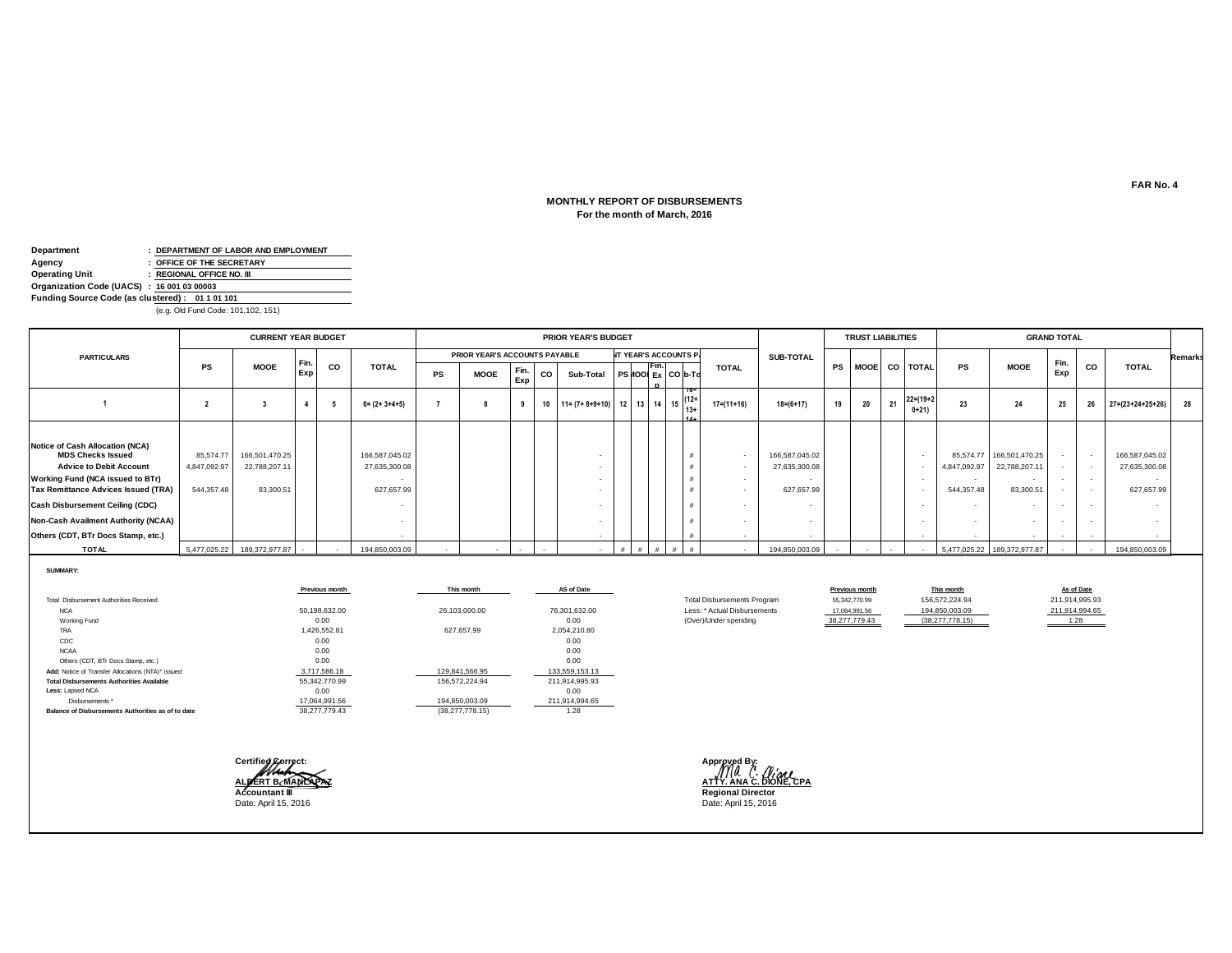#### **For the month of April, 2016 MONTHLY REPORT OF DISBURSEMENTS**

| Department                                      |  | : DEPARTMENT OF LABOR AND EMPLOYMENT |  |  |  |  |  |  |  |  |  |  |
|-------------------------------------------------|--|--------------------------------------|--|--|--|--|--|--|--|--|--|--|
| Agency                                          |  | : OFFICE OF THE SECRETARY            |  |  |  |  |  |  |  |  |  |  |
| Operating Unit                                  |  | : REGIONAL OFFICE NO. III            |  |  |  |  |  |  |  |  |  |  |
| Organization Code (UACS) : 16 001 03 00003      |  |                                      |  |  |  |  |  |  |  |  |  |  |
| Funding Source Code (as clustered): 01 1 01 101 |  |                                      |  |  |  |  |  |  |  |  |  |  |
| (e.g. Old Fund Code: 101,102, 151)              |  |                                      |  |  |  |  |  |  |  |  |  |  |

|                                                                                                                                                                                                                                                                                                        | <b>CURRENT YEAR BUDGET</b> |                                             |            |     |                                               |    |                               |             |    | <b>PRIOR YEAR'S BUDGET</b>                    |  |       |                              |                  |                                               |    | <b>TRUST LIABILITIES</b> |        |                            |                            |                                                                         | <b>GRAND TOTAL</b>                   |                          |                                               |                |
|--------------------------------------------------------------------------------------------------------------------------------------------------------------------------------------------------------------------------------------------------------------------------------------------------------|----------------------------|---------------------------------------------|------------|-----|-----------------------------------------------|----|-------------------------------|-------------|----|-----------------------------------------------|--|-------|------------------------------|------------------|-----------------------------------------------|----|--------------------------|--------|----------------------------|----------------------------|-------------------------------------------------------------------------|--------------------------------------|--------------------------|-----------------------------------------------|----------------|
| <b>PARTICULARS</b>                                                                                                                                                                                                                                                                                     |                            |                                             |            |     |                                               |    | PRIOR YEAR'S ACCOUNTS PAYABLE |             |    |                                               |  |       | <b>NT YEAR'S ACCOUNTS P.</b> |                  | SUB-TOTAL                                     |    |                          |        |                            |                            |                                                                         |                                      |                          |                                               | <b>Remarks</b> |
|                                                                                                                                                                                                                                                                                                        | <b>PS</b>                  | <b>MOOE</b>                                 | Fin<br>Exp | co  | <b>TOTAL</b>                                  | PS | <b>MOOE</b>                   | Fin.<br>Exp | CO | Sub-Total                                     |  | TFin. | $PS$ $IO$ $Ex$ $CO$ $b$ -Td  | <b>TOTAL</b>     |                                               |    |                          |        | PS MOOE CO TOTAL           | PS                         | <b>MOOE</b>                                                             | Fin.<br>Exp                          | CO                       | <b>TOTAL</b>                                  |                |
|                                                                                                                                                                                                                                                                                                        |                            |                                             |            | - 5 | $6 = (2 + 3 + 4 + 5)$                         |    |                               |             |    | 10 $11 = (7 + 8 + 9 + 10)$ 12 13 14 15 $12^+$ |  |       |                              | 17=(11+16)       | $18 = (6 + 17)$                               | 19 | 20                       | 21     | $22 = (19 + 2)$<br>$0+21)$ | 23                         | 24                                                                      | 25                                   | 26                       | $27 = (23 + 24 + 25 + 26)$                    | 28             |
| Notice of Cash Allocation (NCA)<br><b>MDS Checks Issued</b><br><b>Advice to Debit Account</b><br>Working Fund (NCA issued to BTr)<br><b>Tax Remittance Advices Issued (TRA)</b><br><b>Cash Disbursement Ceiling (CDC)</b><br>Non-Cash Availment Authority (NCAA)<br>Others (CDT, BTr Docs Stamp, etc.) | 4,047,514.13<br>676,736.81 | 2,415,987.48<br>26,162,699.46<br>330,606.04 |            |     | 2,415,987.48<br>30,210,213.59<br>1,007,342.85 |    |                               |             |    |                                               |  |       |                              | $\sim$<br>$\sim$ | 2,415,987.48<br>30,210,213.59<br>1,007,342.85 |    |                          |        | $\overline{\phantom{a}}$   | 4,047,514.13<br>676,736.81 | 2,415,987.48<br>26,162,699.46<br>$\overline{\phantom{a}}$<br>330,606.04 | $\sim$<br>$\sim$<br>$\sim$<br>$\sim$ | $\overline{\phantom{a}}$ | 2,415,987.48<br>30,210,213.59<br>1,007,342.85 |                |
| <b>TOTAL</b>                                                                                                                                                                                                                                                                                           |                            | 4,724,250.94 28,909,292.98                  | $\sim$     |     | 33,633,543.92                                 |    |                               |             |    |                                               |  |       |                              |                  | 33,633,543.92                                 |    |                          | $\sim$ |                            | 4,724,250.94               | 28,909,292.98                                                           | $\sim$                               |                          | 33,633,543.92                                 |                |

**SUMMARY:**

|                                                    | Previous month | This month    | AS of Date     |                                    | Previous month | This month    | As of Date     |
|----------------------------------------------------|----------------|---------------|----------------|------------------------------------|----------------|---------------|----------------|
| Total Disbursement Authorities Received            |                |               |                | <b>Total Disbursements Program</b> | 211,914,995.93 | 69,728,921.52 | 281,643,917.45 |
| <b>NCA</b>                                         | 76,301,632.00  | 42,296,000.00 | 118,597,632.00 | Less: * Actual Disbursements       | 211,914,994.65 | 33,633,543.92 | 245,548,538.57 |
| Working Fund                                       | 0.00           |               | 0.00           | (Over)/Under spending              | 1.28           | 36,095,377.60 | 36,095,378.88  |
| TRA                                                | 2.054.210.80   | 1.007.342.85  | 3.061.553.65   |                                    |                |               |                |
| CDC                                                | 0.00           |               | 0.00           |                                    |                |               |                |
| <b>NCAA</b>                                        | 0.00           |               | 0.00           |                                    |                |               |                |
| Others (CDT, BTr Docs Stamp, etc.)                 | 0.00           |               | 0.00           |                                    |                |               |                |
| Add: Notice of Transfer Allocations (NTA)* issued  | ############   | 26,425,578.67 | 159,984,731.80 |                                    |                |               |                |
| <b>Total Disbursements Authorities Available</b>   | ############   | 69,728,921.52 | 281.643.917.45 |                                    |                |               |                |
| Less: Lapsed NCA                                   | 1.28           |               | 1.28           |                                    |                |               |                |
| Disbursements *                                    | ############   | 33,633,543.92 | 245,548,538.57 |                                    |                |               |                |
| Balance of Disbursements Authorities as of to date | 0.00           | 36.095.377.60 | 36,095,377.60  |                                    |                |               |                |

**Certified Correct: Approved By:** Date: May 15, 2016

**ALBERT B. MANLAPAZ ATTY. ANA C. DIONE, CPA Regional Director**<br>Date: May 15, 2016

**Previous month This month As of Date** 36,095,377.60 36,095,378.88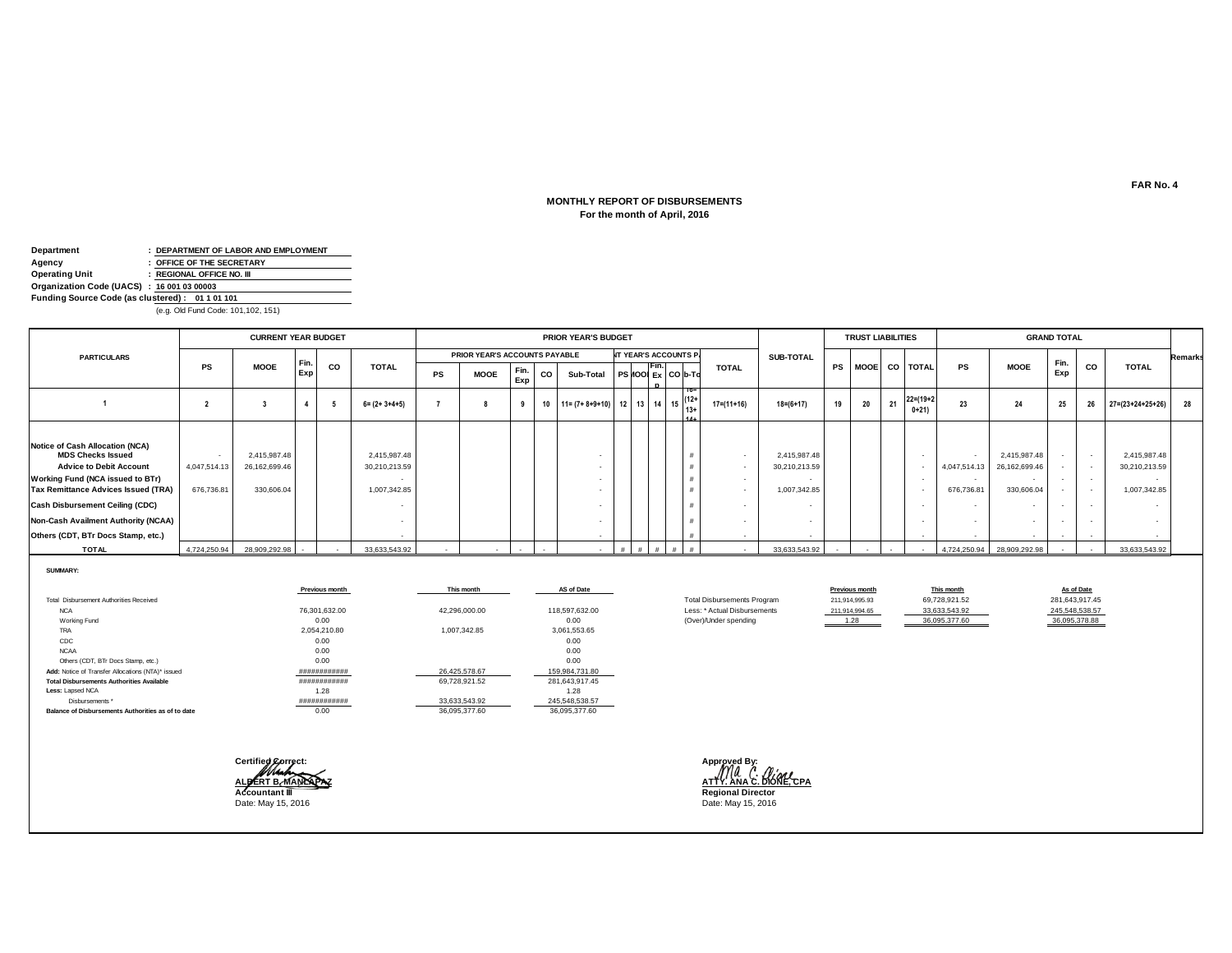#### **For the month of May, 2016 MONTHLY REPORT OF DISBURSEMENTS**

| Department                                      |  | : DEPARTMENT OF LABOR AND EMPLOYMENT |  |  |  |  |  |
|-------------------------------------------------|--|--------------------------------------|--|--|--|--|--|
| Agency                                          |  | : OFFICE OF THE SECRETARY            |  |  |  |  |  |
| Operating Unit                                  |  | : REGIONAL OFFICE NO. III            |  |  |  |  |  |
| Organization Code (UACS) : 16 001 03 00003      |  |                                      |  |  |  |  |  |
| Funding Source Code (as clustered): 01 1 01 101 |  |                                      |  |  |  |  |  |
| (e.g. Old Fund Code: 101,102, 151)              |  |                                      |  |  |  |  |  |

|                                                                                                                                                                                                                                                                                                               |                                          | <b>CURRENT YEAR BUDGET</b>                   |             |     |                                                |    |                               |             |    | <b>PRIOR YEAR'S BUDGET</b>                                                                                  |  |      |                              |                  |                                                |    | <b>TRUST LIABILITIES</b> |    |                           |                                          |                                              | <b>GRAND TOTAL</b>                   |                          |                                                |         |
|---------------------------------------------------------------------------------------------------------------------------------------------------------------------------------------------------------------------------------------------------------------------------------------------------------------|------------------------------------------|----------------------------------------------|-------------|-----|------------------------------------------------|----|-------------------------------|-------------|----|-------------------------------------------------------------------------------------------------------------|--|------|------------------------------|------------------|------------------------------------------------|----|--------------------------|----|---------------------------|------------------------------------------|----------------------------------------------|--------------------------------------|--------------------------|------------------------------------------------|---------|
| <b>PARTICULARS</b>                                                                                                                                                                                                                                                                                            |                                          |                                              |             |     |                                                |    | PRIOR YEAR'S ACCOUNTS PAYABLE |             |    |                                                                                                             |  |      | <b>IT YEAR'S ACCOUNTS P.</b> |                  | SUB-TOTAL                                      |    |                          |    |                           |                                          |                                              |                                      |                          |                                                | Remarks |
|                                                                                                                                                                                                                                                                                                               | PS                                       | <b>MOOE</b>                                  | Fin.<br>Exp | CO  | <b>TOTAL</b>                                   | PS | <b>MOOE</b>                   | Fin.<br>Exp | co | Sub-Total                                                                                                   |  | Fin. | $PS$ $IO$ $E_X$ $CO$ $b$ -Td | <b>TOTAL</b>     |                                                |    |                          |    | PS MOOE CO TOTAL          | <b>PS</b>                                | <b>MOOE</b>                                  | Fin.<br>Exp                          | CO                       | <b>TOTAL</b>                                   |         |
|                                                                                                                                                                                                                                                                                                               |                                          |                                              |             | - 5 | $6 = (2 + 3 + 4 + 5)$                          |    |                               | 9           |    | 10 $11 = (7 + 8 + 9 + 10)$ 12 13 14 15 $\begin{array}{ c c c c c c c c }\n\hline\n112 + 13 & 14 & 15 & 13+$ |  |      |                              | 17=(11+16)       | $18 = (6 + 17)$                                | 19 | 20                       | 21 | $22 = (19 + 2)$<br>$0+21$ | 23                                       | 24                                           | 25                                   | 26                       | $27 = (23 + 24 + 25 + 26)$                     | 28      |
| Notice of Cash Allocation (NCA)<br><b>MDS Checks Issued</b><br><b>Advice to Debit Account</b><br><b>Working Fund (NCA issued to BTr)</b><br><b>Tax Remittance Advices Issued (TRA)</b><br><b>Cash Disbursement Ceiling (CDC)</b><br>Non-Cash Availment Authority (NCAA)<br>Others (CDT, BTr Docs Stamp, etc.) | 196,666.38<br>6,756,524.84<br>748,789.26 | 11,279,138.83<br>13,699,792.46<br>683,410.62 |             |     | 11,475,805.21<br>20,456,317.30<br>1,432,199.88 |    |                               |             |    |                                                                                                             |  |      |                              | $\sim$<br>$\sim$ | 11,475,805.21<br>20,456,317.30<br>1,432,199.88 |    |                          |    | $\overline{\phantom{a}}$  | 196,666.38<br>6,756,524.84<br>748,789.26 | 11,279,138.83<br>13,699,792.46<br>683,410.62 | $\sim$<br>$\sim$<br>$\sim$<br>$\sim$ | $\overline{\phantom{a}}$ | 11,475,805.21<br>20,456,317.30<br>1,432,199.88 |         |
| <b>TOTAL</b>                                                                                                                                                                                                                                                                                                  | 7,701,980.48                             | 25,662,341.91                                |             |     | 33,364,322.39                                  |    |                               |             |    |                                                                                                             |  |      |                              |                  | 33,364,322.39                                  |    |                          |    |                           | 7,701,980.48                             | 25,662,341.91                                |                                      |                          | 33,364,322.39                                  |         |

**SUMMARY:**

|                                                    | Previous month | This month    | AS of Date     |                                    | Previous month | This month    | As of Date     |
|----------------------------------------------------|----------------|---------------|----------------|------------------------------------|----------------|---------------|----------------|
| <b>Total Disbursement Authorities Received</b>     |                |               |                | <b>Total Disbursements Program</b> | 281,643,917.45 | 73,377,591.38 | 355,021,508.83 |
| <b>NCA</b>                                         | ############   | 47,267,231.00 | 165,864,863.00 | Less: * Actual Disbursements       | 245,548,538.57 | 33,364,322.39 | 278,912,860.96 |
| Working Fund                                       | 0.00           |               | 0.00           | (Over)/Under spending              | 36,095,378.88  | 40,013,268.99 | 76,108,647.87  |
| TRA                                                | 3,061,553.65   | 1,432,199.88  | 4,493,753.53   |                                    |                |               |                |
| CDC                                                | 0.00           |               | 0.00           |                                    |                |               |                |
| <b>NCAA</b>                                        | 0.00           |               | 0.00           |                                    |                |               |                |
| Others (CDT, BTr Docs Stamp, etc.)                 | 0.00           |               | 0.00           |                                    |                |               |                |
| Add: Notice of Transfer Allocations (NTA)* issued  | ############   | 24.678.160.50 | 184,662,892.30 |                                    |                |               |                |
| <b>Total Disbursements Authorities Available</b>   | ############   | 73,377,591.38 | 355,021,508.83 |                                    |                |               |                |
| Less: Lapsed NCA                                   | 1.28           |               | 1.28           |                                    |                |               |                |
| Disbursements *                                    | ############   | 33.364.322.39 | 278,912,860.96 |                                    |                |               |                |
| Balance of Disbursements Authorities as of to date | 36.095.377.60  | 40.013.268.99 | 76.108.646.59  |                                    |                |               |                |

**Certified Correct: Approved By:** Date: June 5, 2016 Date: June 5, 2016

**ALBERT B. MANLAPAZ ATTY. ANA C. DIONE, CPA Accountant III Regional Director**

**Previous month This month As of Date**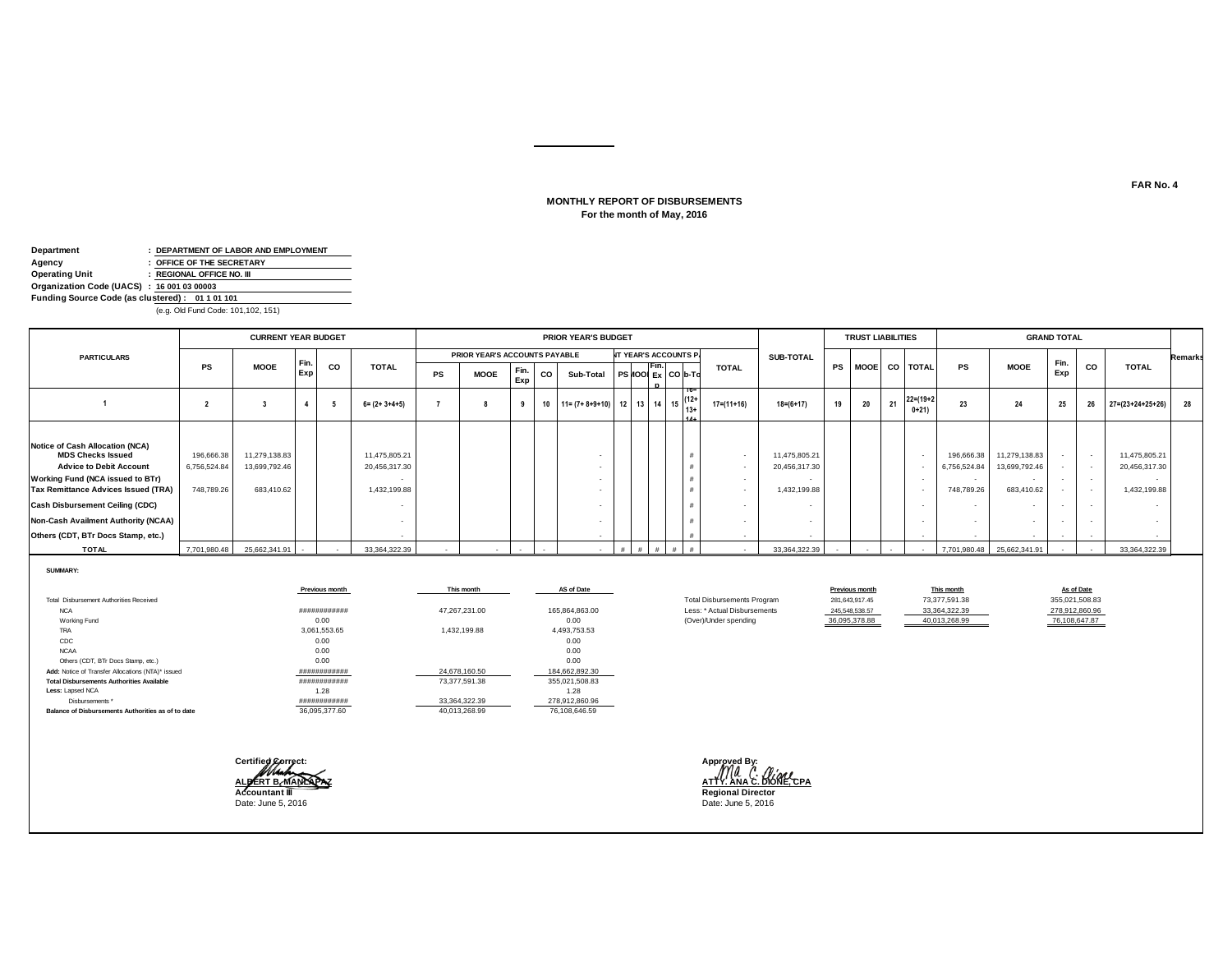350,527,755.30

# **MONTHLY REPORT OF DISBURSEMENTS**

# **For the month of June, 2016**

| Department                                      |  | : DEPARTMENT OF LABOR AND EMPLOYMENT |  |  |  |  |
|-------------------------------------------------|--|--------------------------------------|--|--|--|--|
| Agency                                          |  | : OFFICE OF THE SECRETARY            |  |  |  |  |
| Operating Unit                                  |  | : REGIONAL OFFICE NO. III            |  |  |  |  |
| Organization Code (UACS) : 16 001 03 00003      |  |                                      |  |  |  |  |
| Funding Source Code (as clustered): 01 1 01 101 |  |                                      |  |  |  |  |
| (e.g. Old Fund Code: 101,102, 151)              |  |                                      |  |  |  |  |

|                                                                                                                                                                                                                                                                                                        |            | <b>CURRENT YEAR BUDGET</b>   |             |                          |                              |           |                               |             |    | <b>PRIOR YEAR'S BUDGET</b>             |  |       |                              |                  |                              |           | <b>TRUST LIABILITIES</b> |     |                                              |            |                                        | <b>GRAND TOTAL</b>                   |    |                              |                |
|--------------------------------------------------------------------------------------------------------------------------------------------------------------------------------------------------------------------------------------------------------------------------------------------------------|------------|------------------------------|-------------|--------------------------|------------------------------|-----------|-------------------------------|-------------|----|----------------------------------------|--|-------|------------------------------|------------------|------------------------------|-----------|--------------------------|-----|----------------------------------------------|------------|----------------------------------------|--------------------------------------|----|------------------------------|----------------|
| <b>PARTICULARS</b>                                                                                                                                                                                                                                                                                     |            |                              |             |                          |                              |           | PRIOR YEAR'S ACCOUNTS PAYABLE |             |    |                                        |  |       | <b>NT YEAR'S ACCOUNTS P.</b> |                  | <b>SUB-TOTAL</b>             |           |                          |     |                                              |            |                                        |                                      |    |                              | <b>Remarks</b> |
|                                                                                                                                                                                                                                                                                                        | PS         | <b>MOOE</b>                  | Fin.<br>Exp | co                       | <b>TOTAL</b>                 | <b>PS</b> | <b>MOOE</b>                   | Fin.<br>Exp | CO | Sub-Total                              |  | IFin. | $PS$ $IO$ $Ex$ $CO$ $b$ -To  | <b>TOTAL</b>     |                              | <b>PS</b> |                          |     | MOOE CO TOTAL                                | <b>PS</b>  | <b>MOOE</b>                            | Fin.<br>Exp                          | CO | <b>TOTAL</b>                 |                |
|                                                                                                                                                                                                                                                                                                        |            |                              |             |                          | $6 = (2 + 3 + 4 + 5)$        |           |                               |             |    | 10 $11 = (7 + 8 + 9 + 10)$ 12 13 14 15 |  |       | $(12 +$<br>13+               | $17 = (11 + 16)$ | $18 = (6 + 17)$              | 19        | 20                       | -21 | $22 = (19 + 2)$<br>$0+21$                    | 23         | 24                                     | 25                                   | 26 | $27 = (23 + 24 + 25 + 26)$   | 28             |
| <b>Notice of Cash Allocation (NCA)</b><br><b>MDS Checks Issued</b><br><b>Advice to Debit Account</b><br>Working Fund (NCA issued to BTr)<br>Tax Remittance Advices Issued (TRA)<br><b>Cash Disbursement Ceiling (CDC)</b><br>Non-Cash Availment Authority (NCAA)<br>Others (CDT, BTr Docs Stamp, etc.) | 659,265.74 | 129,138,282.50<br>224.296.05 |             |                          | 129,138,282.50<br>883,561.79 |           |                               |             |    |                                        |  |       |                              | $\sim$<br>. .    | 129,138,282.50<br>883,561.79 |           |                          |     | $\overline{\phantom{a}}$<br>$\sim$<br>$\sim$ | 659,265.74 | 129,138,282.50<br>224,296.05<br>$\sim$ | $\sim$<br>$\sim$<br>$\sim$<br>$\sim$ |    | 129,138,282.50<br>883,561.79 |                |
| <b>TOTAL</b>                                                                                                                                                                                                                                                                                           |            | 659,265.74 129,362,578.55    | $\sim$      | $\overline{\phantom{a}}$ | 130,021,844.29               |           |                               |             |    |                                        |  |       | #                            |                  | 130,021,844.29               |           | $\sim$                   |     |                                              |            | 659,265.74 129,362,578.55              |                                      |    | 130,021,844.29               |                |

**SUMMARY:**

|                                                    | Previous month | This month        | AS of Date     |                                    | Previous month | This month        | As of Date     |
|----------------------------------------------------|----------------|-------------------|----------------|------------------------------------|----------------|-------------------|----------------|
| Total Disbursement Authorities Received            |                |                   |                | <b>Total Disbursements Program</b> | 355,021,508.83 | 53,913,197.70     | 408,934,706.53 |
| <b>NCA</b>                                         | ############   | 42,446,000.00     | 208,310,863.00 | Less: * Actual Disbursements       | 278.912.860.96 | 130.021.844.29    | 408,934,705.25 |
| Working Fund                                       | 0.00           |                   | 0.00           | (Over)/Under spending              | 76,108,647.87  | (76, 108, 646.59) | 1.28           |
| TRA                                                | 4.493.753.53   | 883.561.79        | 5.377.315.32   |                                    |                |                   |                |
| CDC                                                | 0.00           |                   | 0.00           |                                    |                |                   |                |
| <b>NCAA</b>                                        | 0.00           |                   | 0.00           |                                    |                |                   |                |
| Others (CDT, BTr Docs Stamp, etc.)                 | 0.00           |                   | 0.00           |                                    |                |                   |                |
| Add: Notice of Transfer Allocations (NTA)* issued  | ############   | 10,583,635.91     | 195,246,528.21 |                                    |                |                   |                |
| <b>Total Disbursements Authorities Available</b>   | ############   | 53,913,197.70     | 408,934,706.53 |                                    |                |                   |                |
| Less: Lapsed NCA                                   | 1.28           |                   | 1.28           |                                    |                |                   |                |
| Disbursements *                                    | ############   | 130.021.844.29    | 408,934,705.25 |                                    |                |                   |                |
| Balance of Disbursements Authorities as of to date | 76,108,646.59  | (76, 108, 646.59) | 0.00           |                                    |                |                   |                |

| Certified Correct: |  | 194.892.108.17 | Approved By: |
|--------------------|--|----------------|--------------|
|                    |  |                |              |

**ALBERT B. MANLAPAZ ATTY. ANA C. DIONE, CPA Accountant III** 354,420.04 **Regional Director**<br>Date: July 10, 2016 **Date: July 10, 2016** Date: July 10, 2016

**Previous month This month As of Date**<br>
355,021,508.83 53,913,197.70 408,934,706.53<br>
278,912,860.96 130,021,844.29 408,934,705.25 (76,108,646.59) 1.28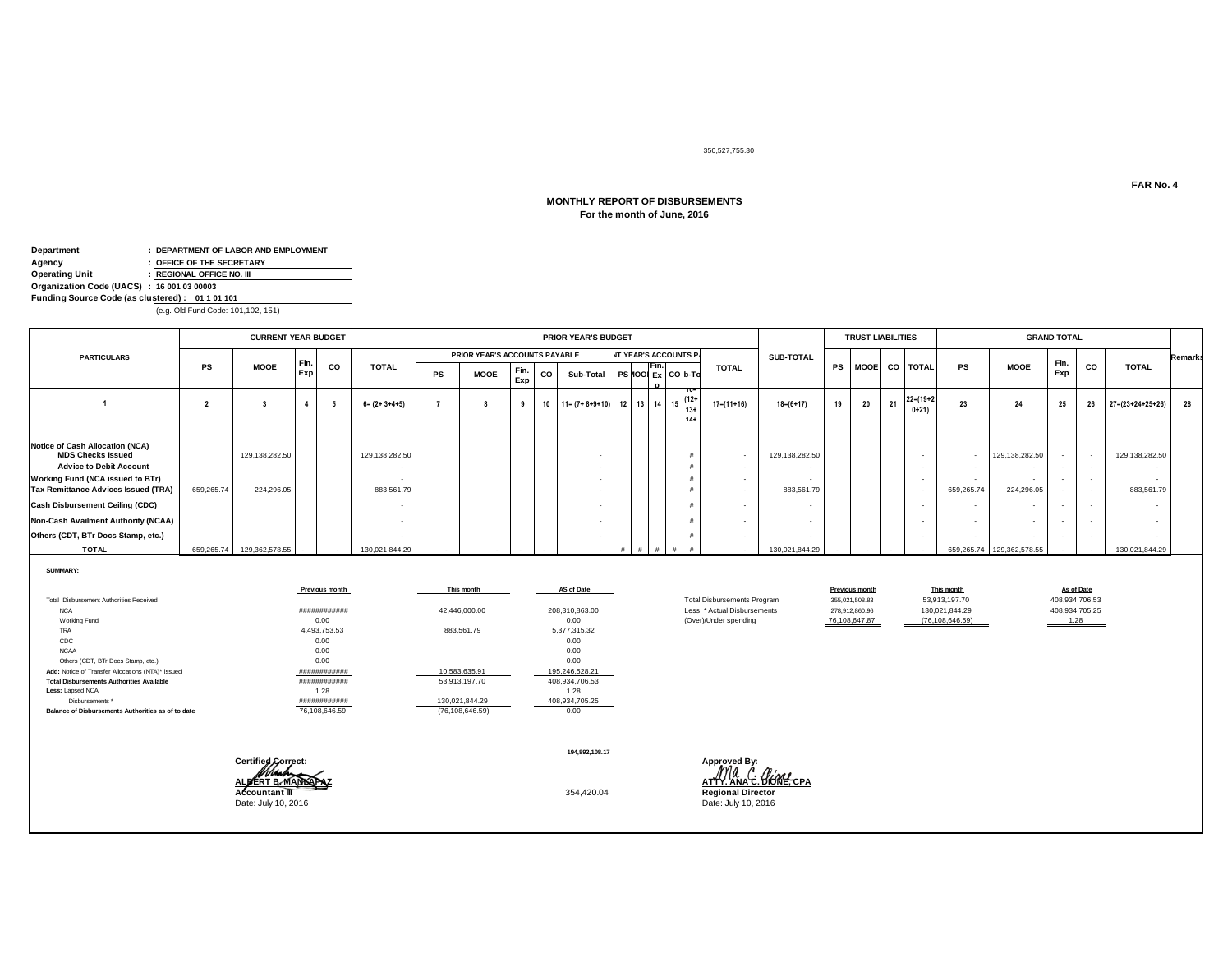#### **MONTHLY REPORT OF DISBURSEMENTS For the month of July, 2016**

| Department                                 |                                                 | : DEPARTMENT OF LABOR AND EMPLOYMENT |  |  |  |  |  |
|--------------------------------------------|-------------------------------------------------|--------------------------------------|--|--|--|--|--|
| Agency                                     |                                                 | : OFFICE OF THE SECRETARY            |  |  |  |  |  |
| Operating Unit                             |                                                 | : REGIONAL OFFICE NO. III            |  |  |  |  |  |
| Organization Code (UACS) : 16 001 03 00003 |                                                 |                                      |  |  |  |  |  |
|                                            | Funding Source Code (as clustered): 01 1 01 101 |                                      |  |  |  |  |  |
| (e.g. Old Fund Code: 101,102, 151)         |                                                 |                                      |  |  |  |  |  |

|                                                                                                                                                                                                                                                                                                               |                                          | <b>CURRENT YEAR BUDGET</b>                 |             |    |                                            |           |                               |             |    | <b>PRIOR YEAR'S BUDGET</b> |  |                                                                             |        |                  |                                            |    | <b>TRUST LIABILITIES</b> |    |                           |                                                    |                                                      | <b>GRAND TOTAL</b>                             |                                                      |                                            |         |
|---------------------------------------------------------------------------------------------------------------------------------------------------------------------------------------------------------------------------------------------------------------------------------------------------------------|------------------------------------------|--------------------------------------------|-------------|----|--------------------------------------------|-----------|-------------------------------|-------------|----|----------------------------|--|-----------------------------------------------------------------------------|--------|------------------|--------------------------------------------|----|--------------------------|----|---------------------------|----------------------------------------------------|------------------------------------------------------|------------------------------------------------|------------------------------------------------------|--------------------------------------------|---------|
| <b>PARTICULARS</b>                                                                                                                                                                                                                                                                                            |                                          |                                            |             |    |                                            |           | PRIOR YEAR'S ACCOUNTS PAYABLE |             |    |                            |  | <b>NT YEAR'S ACCOUNTS P.</b>                                                |        |                  | <b>SUB-TOTAL</b>                           |    |                          |    |                           |                                                    |                                                      |                                                |                                                      |                                            | Remarks |
|                                                                                                                                                                                                                                                                                                               | <b>PS</b>                                | <b>MOOE</b>                                | Fin.<br>Exp | CO | <b>TOTAL</b>                               | <b>PS</b> | <b>MOOE</b>                   | Fin.<br>Exp | CO | Sub-Total                  |  | Fın.<br>$ $ PS $ $ 00 $ _{Ex} $ CO $ _{b}$ -To                              |        | <b>TOTAL</b>     |                                            |    |                          |    | PS MOOE CO TOTAL          | <b>PS</b>                                          | <b>MOOE</b>                                          | Fin.<br>Exp                                    | CO                                                   | <b>TOTAL</b>                               |         |
|                                                                                                                                                                                                                                                                                                               |                                          |                                            |             |    | $6 = (2 + 3 + 4 + 5)$                      |           |                               |             | 10 | $11 = (7 + 8 + 9 + 10)$    |  | $12$ 13 14 15 $\begin{array}{ c c } \hline 12^+ \\ \hline 13^+ \end{array}$ | .      | $17 = (11 + 16)$ | $18 = (6 + 17)$                            | 19 | 20                       | 21 | $22 = (19 + 2)$<br>$0+21$ | 23                                                 | 24                                                   | 25                                             | -26                                                  | $27 = (23 + 24 + 25 + 26)$                 | 28      |
| <b>Notice of Cash Allocation (NCA)</b><br><b>MDS Checks Issued</b><br><b>Advice to Debit Account</b><br>Working Fund (NCA issued to BTr)<br>Tax Remittance Advices Issued (TRA)<br><b>Cash Disbursement Ceiling (CDC)</b><br><b>Non-Cash Availment Authority (NCAA)</b><br>Others (CDT, BTr Docs Stamp, etc.) | 544,068.69<br>2,547,629.54<br>676,144.00 | 2,553,801.10<br>3,120,726.12<br>152,015.54 |             |    | 3,097,869.79<br>5,668,355.66<br>828,159.54 |           |                               |             |    | $\sim$                     |  |                                                                             |        | $\sim$<br>$\sim$ | 3,097,869.79<br>5,668,355.66<br>828,159.54 |    |                          |    | $\sim$                    | 544,068.69<br>2,547,629.54<br>$\sim$<br>676,144.00 | 2,553,801.10<br>3,120,726.12<br>$\sim$<br>152,015.54 | $\sim$<br>$\sim$<br>$\sim$<br>$\sim$<br>$\sim$ | $\overline{\phantom{a}}$<br>$\overline{\phantom{a}}$ | 3,097,869.79<br>5,668,355.66<br>828,159.54 |         |
| <b>TOTAL</b>                                                                                                                                                                                                                                                                                                  | 3,767,842.23                             | 5,826,542.76                               | $\sim$      |    | 9,594,384.99                               |           |                               |             |    |                            |  |                                                                             | #<br># |                  | 9,594,384.99                               |    |                          |    |                           | 3,767,842.23                                       | 5,826,542.76                                         |                                                |                                                      | 9,594,384.99                               |         |

**SUMMARY:**

|                                                    | Previous month | This month    | AS of Date     |                                    | Previous month | This month    | As of Date     |
|----------------------------------------------------|----------------|---------------|----------------|------------------------------------|----------------|---------------|----------------|
| <b>Total Disbursement Authorities Received</b>     |                |               |                | <b>Total Disbursements Program</b> | 408,934,706.53 | 37,833,059.54 | 446,767,766.07 |
| <b>NCA</b>                                         | ############   | 36,690,000.00 | 245,000,863.00 | Less: * Actual Disbursements       | 408.934.705.25 | 9,594,384.99  | 418,529,090.24 |
| Working Fund                                       | 0.00           |               | 0.00           | (Over)/Under spending              | 1.28           | 28,238,674.55 | 28,238,675.83  |
| TRA                                                | 5,377,315.32   | 828,159.54    | 6.205.474.86   |                                    |                |               |                |
| CDC                                                | 0.00           |               | 0.00           |                                    |                |               |                |
| <b>NCAA</b>                                        | 0.00           |               | 0.00           |                                    |                |               |                |
| Others (CDT, BTr Docs Stamp, etc.)                 | 0.00           |               | 0.00           |                                    |                |               |                |
| Add: Notice of Transfer Allocations (NTA)* issued  | ############   | 314.900.00    | 195,561,428.21 |                                    |                |               |                |
| <b>Total Disbursements Authorities Available</b>   | ############   | 37,833,059.54 | 446,767,766.07 |                                    |                |               |                |
| Less: Lapsed NCA                                   | 1.28           |               | 1.28           |                                    |                |               |                |
| Disbursements *                                    | ############   | 9,594,384.99  | 418,529,090.24 |                                    |                |               |                |
| Balance of Disbursements Authorities as of to date | 0.00           | 28.238.674.55 | 28.238.674.55  |                                    |                |               |                |

 $\text{Certified}$ Date: Aug 6, 2016

**ALBERT B. MANLAPAZ ATTY. ANA C. DIONE, CPA Regional Director**<br>Date: Aug 6, 2016

As of Date<br>446,767,766.07<br>418,529,090.24<br>28,238,675.83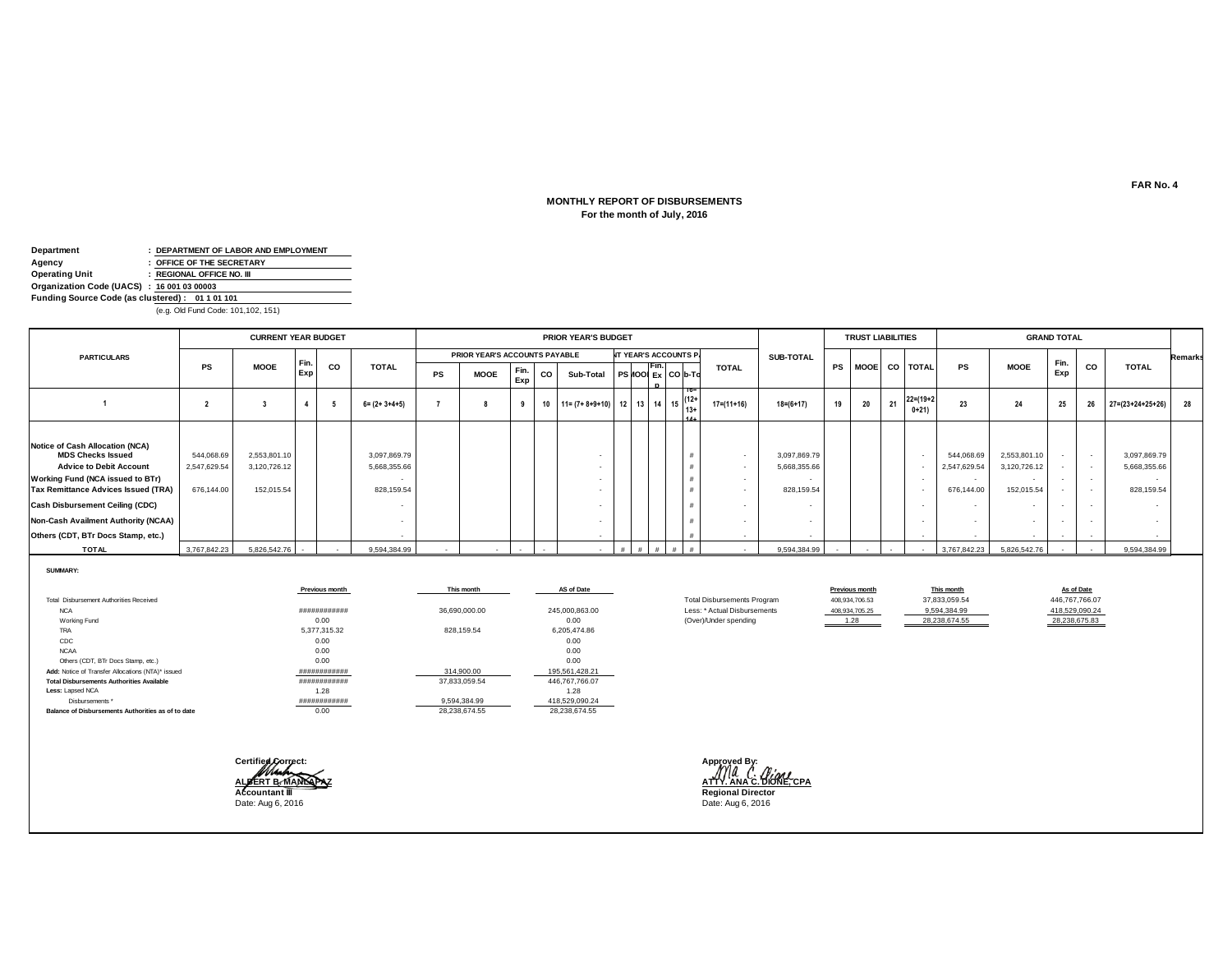#### **MONTHLY REPORT OF DISBURSEMENTS For the month of August, 2016**

| Department                                      |  | : DEPARTMENT OF LABOR AND EMPLOYMENT |  |  |  |  |  |
|-------------------------------------------------|--|--------------------------------------|--|--|--|--|--|
| Agency                                          |  | : OFFICE OF THE SECRETARY            |  |  |  |  |  |
| Operating Unit                                  |  | : REGIONAL OFFICE NO. III            |  |  |  |  |  |
| Organization Code (UACS) : 16 001 03 00003      |  |                                      |  |  |  |  |  |
| Funding Source Code (as clustered): 01 1 01 101 |  |                                      |  |  |  |  |  |
| (e.g. Old Fund Code: 101,102, 151)              |  |                                      |  |  |  |  |  |

|                                                                                                                                                                                                                                                                                                        |                                          | <b>CURRENT YEAR BUDGET</b>                  |            |     |                                             |    |                               |             |    | <b>PRIOR YEAR'S BUDGET</b>                    |  |       |                              |              |                                             |    | <b>TRUST LIABILITIES</b> |    |                                                      |                                          |                                             | <b>GRAND TOTAL</b>         |                          |                                             |                |
|--------------------------------------------------------------------------------------------------------------------------------------------------------------------------------------------------------------------------------------------------------------------------------------------------------|------------------------------------------|---------------------------------------------|------------|-----|---------------------------------------------|----|-------------------------------|-------------|----|-----------------------------------------------|--|-------|------------------------------|--------------|---------------------------------------------|----|--------------------------|----|------------------------------------------------------|------------------------------------------|---------------------------------------------|----------------------------|--------------------------|---------------------------------------------|----------------|
| <b>PARTICULARS</b>                                                                                                                                                                                                                                                                                     |                                          |                                             |            |     |                                             |    | PRIOR YEAR'S ACCOUNTS PAYABLE |             |    |                                               |  |       | <b>NT YEAR'S ACCOUNTS P.</b> |              | SUB-TOTAL                                   |    |                          |    |                                                      |                                          |                                             |                            |                          |                                             | <b>Remarks</b> |
|                                                                                                                                                                                                                                                                                                        | <b>PS</b>                                | <b>MOOE</b>                                 | Fin<br>Exp | co  | <b>TOTAL</b>                                | PS | <b>MOOE</b>                   | Fin.<br>Exp | CO | Sub-Total                                     |  | TFin. | $PS$ $IO$ $Ex$ $CO$ $b$ -Td  | <b>TOTAL</b> |                                             |    |                          |    | PS MOOE CO TOTAL                                     | PS                                       | <b>MOOE</b>                                 | Fin.<br>Exp                | CO                       | <b>TOTAL</b>                                |                |
|                                                                                                                                                                                                                                                                                                        |                                          |                                             |            | - 5 | $6 = (2 + 3 + 4 + 5)$                       |    |                               |             |    | 10 $11 = (7 + 8 + 9 + 10)$ 12 13 14 15 $12^+$ |  |       |                              | 17=(11+16)   | $18 = (6 + 17)$                             | 19 | 20                       | 21 | $22 = (19 + 2)$<br>$0+21)$                           | 23                                       | 24                                          | 25                         | 26                       | $27 = (23 + 24 + 25 + 26)$                  | 28             |
| Notice of Cash Allocation (NCA)<br><b>MDS Checks Issued</b><br><b>Advice to Debit Account</b><br>Working Fund (NCA issued to BTr)<br><b>Tax Remittance Advices Issued (TRA)</b><br><b>Cash Disbursement Ceiling (CDC)</b><br>Non-Cash Availment Authority (NCAA)<br>Others (CDT, BTr Docs Stamp, etc.) | 480,158.75<br>3,986,447.59<br>666,590.64 | 13,646,881.83<br>2,293,631.16<br>287,357.34 |            |     | 14,127,040.58<br>6,280,078.75<br>953,947.98 |    |                               |             |    |                                               |  |       |                              | $\sim$       | 14,127,040.58<br>6,280,078.75<br>953,947.98 |    |                          |    | $\overline{\phantom{a}}$<br>$\overline{\phantom{a}}$ | 480,158.75<br>3,986,447.59<br>666,590.64 | 13,646,881.83<br>2,293,631.16<br>287,357.34 | $\sim$<br>$\sim$<br>$\sim$ | $\overline{\phantom{a}}$ | 14,127,040.58<br>6,280,078.75<br>953,947.98 |                |
| <b>TOTAL</b>                                                                                                                                                                                                                                                                                           | 5,133,196.98                             | 16,227,870.33                               |            |     | 21,361,067.31                               |    |                               |             |    |                                               |  |       |                              |              | 21,361,067.31                               |    |                          |    |                                                      | 5,133,196.98                             | 16,227,870.33                               | $\sim$                     |                          | 21,361,067.31                               |                |

**SUMMARY:**

|                                                    | Previous month | This month    | AS of Date     |                                    | Previous month | This month    | As of Date     |
|----------------------------------------------------|----------------|---------------|----------------|------------------------------------|----------------|---------------|----------------|
| <b>Total Disbursement Authorities Received</b>     |                |               |                | <b>Total Disbursements Program</b> | 446,767,766.07 | 38,130,447.98 | 484,898,214.05 |
| <b>NCA</b>                                         | ############   | 37,175,000.00 | 282,175,863.00 | Less: * Actual Disbursements       | 418,529,090.24 | 21,361,067.31 | 439,890,157.55 |
| Working Fund                                       | 0.00           |               | 0.00           | (Over)/Under spending              | 28,238,675.83  | 16,769,380.67 | 45,008,056.50  |
| TRA                                                | 6.205.474.86   | 953.947.98    | 7,159,422.84   |                                    |                |               |                |
| CDC                                                | 0.00           |               | 0.00           |                                    |                |               |                |
| <b>NCAA</b>                                        | 0.00           |               | 0.00           |                                    |                |               |                |
| Others (CDT, BTr Docs Stamp, etc.)                 | 0.00           |               | 0.00           |                                    |                |               |                |
| Add: Notice of Transfer Allocations (NTA)* issued  | ############   | .500.00       | 195,562,928.21 |                                    |                |               |                |
| <b>Total Disbursements Authorities Available</b>   | ############   | 38.130.447.98 | 484.898.214.05 |                                    |                |               |                |
| Less: Lapsed NCA                                   | 1.28           |               | 1.28           |                                    |                |               |                |
| Disbursements *                                    | ############   | 21,361,067.31 | 439,890,157.55 |                                    |                |               |                |
| Balance of Disbursements Authorities as of to date | 28,238,674.55  | 16.769.380.67 | 45.008.055.22  |                                    |                |               |                |

**Certified Correct: Approved By:**

**ALBERT B. MANLAPAZ ATTY. ANA C. DIONE, CPA Accountant III Regional Director**<br>
Date: Sept. 4, 2015<br> **Date: Sept. 4, 2015** Date: Sept. 4, 2015

**FAR No. 4**

16,190,447,98<br>
16,130,447,98<br>
16,361,067.31<br>
16,769,380.67<br>
16,769,380.67<br>
16,769,380.67<br>
16,008,056.50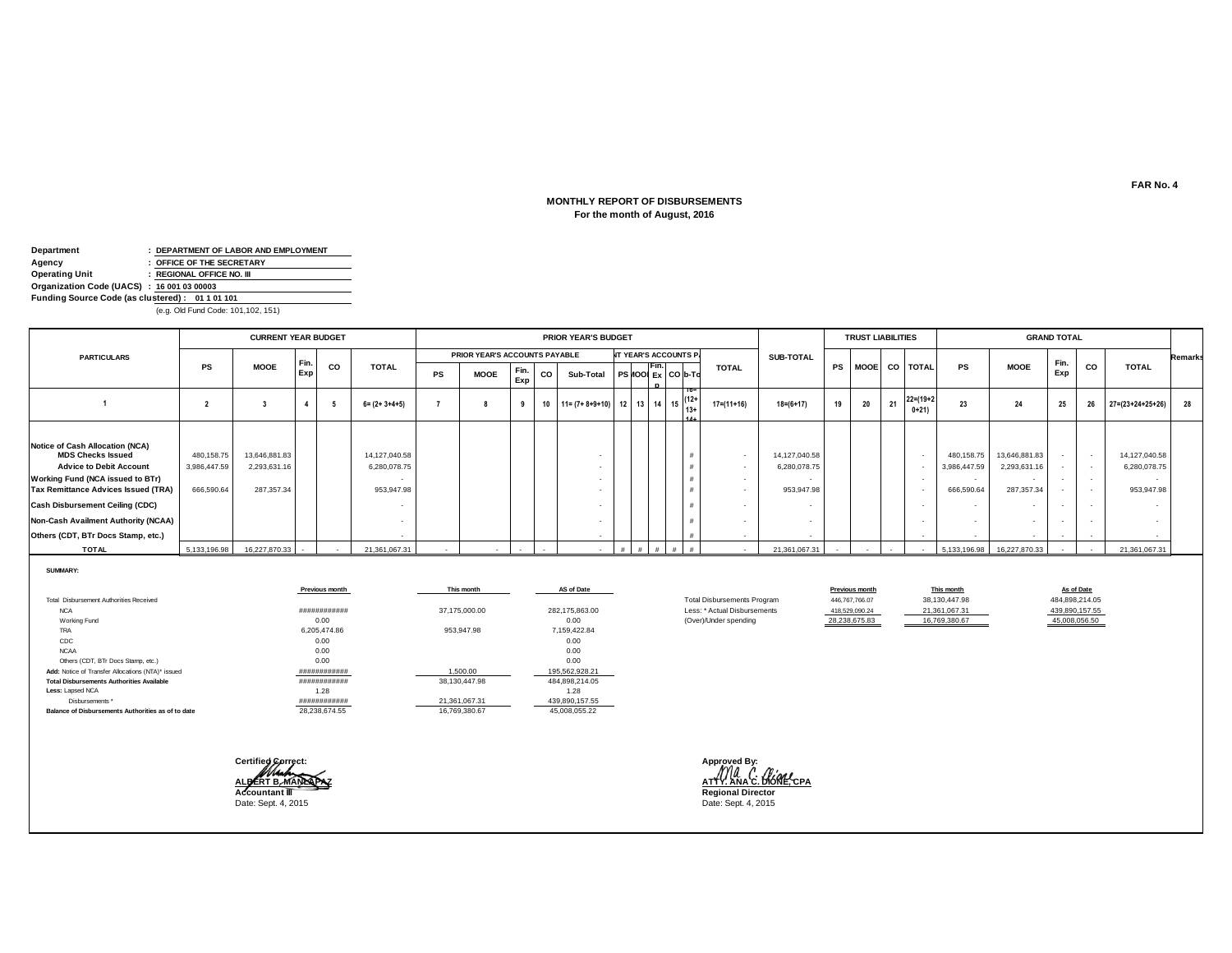# **MONTHLY REPORT OF DISBURSEMENTS For the month of September, 2016**

| Department                                      |  | : DEPARTMENT OF LABOR AND EMPLOYMENT |  |  |  |  |  |  |
|-------------------------------------------------|--|--------------------------------------|--|--|--|--|--|--|
| Agency                                          |  | : OFFICE OF THE SECRETARY            |  |  |  |  |  |  |
| <b>Operating Unit</b>                           |  | : REGIONAL OFFICE NO. III            |  |  |  |  |  |  |
| Organization Code (UACS) : 16 001 03 00003      |  |                                      |  |  |  |  |  |  |
| Funding Source Code (as clustered): 01 1 01 101 |  |                                      |  |  |  |  |  |  |
| (e.g. Old Fund Code: 101,102, 151)              |  |                                      |  |  |  |  |  |  |

|                                                                                                                                                                                                                                                                                                        |                                          | <b>CURRENT YEAR BUDGET</b>                   |            |    |                                              |           |                               |             |    | <b>PRIOR YEAR'S BUDGET</b>                            |                          |       |                              |                  |                                              |    | <b>TRUST LIABILITIES</b> |    |                           |                                                    |                                                                          | <b>GRAND TOTAL</b> |    |                                              |         |
|--------------------------------------------------------------------------------------------------------------------------------------------------------------------------------------------------------------------------------------------------------------------------------------------------------|------------------------------------------|----------------------------------------------|------------|----|----------------------------------------------|-----------|-------------------------------|-------------|----|-------------------------------------------------------|--------------------------|-------|------------------------------|------------------|----------------------------------------------|----|--------------------------|----|---------------------------|----------------------------------------------------|--------------------------------------------------------------------------|--------------------|----|----------------------------------------------|---------|
| <b>PARTICULARS</b>                                                                                                                                                                                                                                                                                     |                                          |                                              |            |    |                                              |           | PRIOR YEAR'S ACCOUNTS PAYABLE |             |    |                                                       |                          |       | <b>IT YEAR'S ACCOUNTS P.</b> |                  | <b>SUB-TOTAL</b>                             |    |                          |    |                           |                                                    |                                                                          |                    |    |                                              | Remarks |
|                                                                                                                                                                                                                                                                                                        | PS                                       | <b>MOOE</b>                                  | Fin<br>Exp | CO | <b>TOTAL</b>                                 | <b>PS</b> | <b>MOOE</b>                   | Fin.<br>Exp | CO | Sub-Total                                             |                          | TFin. | PS 100 Ex CO b-Td            | <b>TOTAL</b>     |                                              | PS |                          |    | MOOE CO TOTAL             | <b>PS</b>                                          | <b>MOOE</b>                                                              | Fin<br>Exp         | CO | <b>TOTAL</b>                                 |         |
|                                                                                                                                                                                                                                                                                                        |                                          |                                              |            |    | $6 = (2 + 3 + 4 + 5)$                        |           |                               |             |    | 10 $11 = (7 + 8 + 9 + 10)$ 12 13 14 15 $12 + 13 + 15$ |                          |       |                              | $17 = (11 + 16)$ | $18 = (6 + 17)$                              | 19 | 20                       | 21 | $22 = (19 + 2)$<br>$0+21$ | 23                                                 | 24                                                                       | 25                 | 26 | $27 = (23 + 24 + 25 + 26)$                   | 28      |
| Notice of Cash Allocation (NCA)<br><b>MDS Checks Issued</b><br><b>Advice to Debit Account</b><br>Working Fund (NCA issued to BTr)<br><b>Tax Remittance Advices Issued (TRA)</b><br><b>Cash Disbursement Ceiling (CDC)</b><br>Non-Cash Availment Authority (NCAA)<br>Others (CDT, BTr Docs Stamp, etc.) | 397,588.51<br>4,324,483.08<br>644,622.42 | 34,842,327.43<br>16,990,292.20<br>241,149.83 |            |    | 35,239,915.94<br>21,314,775.28<br>885,772.25 |           |                               |             |    |                                                       | $\overline{\phantom{a}}$ |       |                              | $\sim$           | 35,239,915.94<br>21,314,775.28<br>885,772.25 |    |                          |    |                           | 397,588.51<br>4,324,483.08<br>644,622.42<br>$\sim$ | 34,842,327.43<br>16,990,292.20<br>241,149.83<br>$\overline{\phantom{a}}$ | $\sim$             |    | 35,239,915.94<br>21,314,775.28<br>885,772.25 |         |
| <b>TOTAL</b>                                                                                                                                                                                                                                                                                           | 5,366,694.01                             | 52,073,769.46                                |            |    | 57,440,463.47                                |           |                               |             |    |                                                       |                          |       |                              |                  | 57,440,463.47                                |    |                          |    |                           | 5,366,694.01                                       | 52,073,769.46                                                            |                    |    | 57,440,463.47                                |         |

**SUMMARY:**

|                                                    | Previous month | This month      | AS of Date     |                                    | Previous month | This month      | As of Date  |
|----------------------------------------------------|----------------|-----------------|----------------|------------------------------------|----------------|-----------------|-------------|
| Total Disbursement Authorities Received            |                |                 |                | <b>Total Disbursements Program</b> | 484.898.214.05 | 38,063,772.25   | 522,961,986 |
| <b>NCA</b>                                         | ############   | 37,178,000.00   | 319,353,863.00 | Less: * Actual Disbursements       | 439,890,157.55 | 57,440,463.47   | 497,330,621 |
| Working Fund                                       | 0.00           |                 | 0.00           | (Over)/Under spending              | 45,008,056.50  | (19,376,691.22) | 25,631,365. |
| TRA                                                | 7.159.422.84   | 885,772.25      | 8.045.195.09   |                                    |                |                 |             |
| CDC                                                | 0.00           |                 | 0.00           |                                    |                |                 |             |
| <b>NCAA</b>                                        | 0.00           |                 | 0.00           |                                    |                |                 |             |
| Others (CDT, BTr Docs Stamp, etc.)                 | 0.00           |                 | 0.00           |                                    |                |                 |             |
| Add: Notice of Transfer Allocations (NTA)* issued  | ############   |                 | 195.562.928.21 |                                    |                |                 |             |
| <b>Total Disbursements Authorities Available</b>   | ############   | 38.063.772.25   | 522,961,986.30 |                                    |                |                 |             |
| Less: Lapsed NCA                                   | 1.28           | 25,631,364.00   | 25,631,365.28  |                                    |                |                 |             |
| Disbursements *                                    | ############   | 57,440,463.47   | 497,330,621.02 |                                    |                |                 |             |
| Balance of Disbursements Authorities as of to date | 45.008.055.22  | (45,008,055.22) | 0.00           |                                    |                |                 |             |

**Certified Correct:** Date: October 10, 2016

\*\*\* Total Disbursement for the Month of September is net of the Adjustment for the month of July 2016

**ALBERT B. MANLAPAZ COMPART COMPART COMPART COMPART COMPART COMPART COMPART COMPART COMPART COMPART COMPART COMPART COMPART COMPART COMPART COMPART COMPART COMPART COMPART COMPART COMPART COMPART COMPART COMPART COMPART CO Regional Director**<br>Date: October 10, 2016

As of Date<br>522,961,986.30<br>497,330,621.02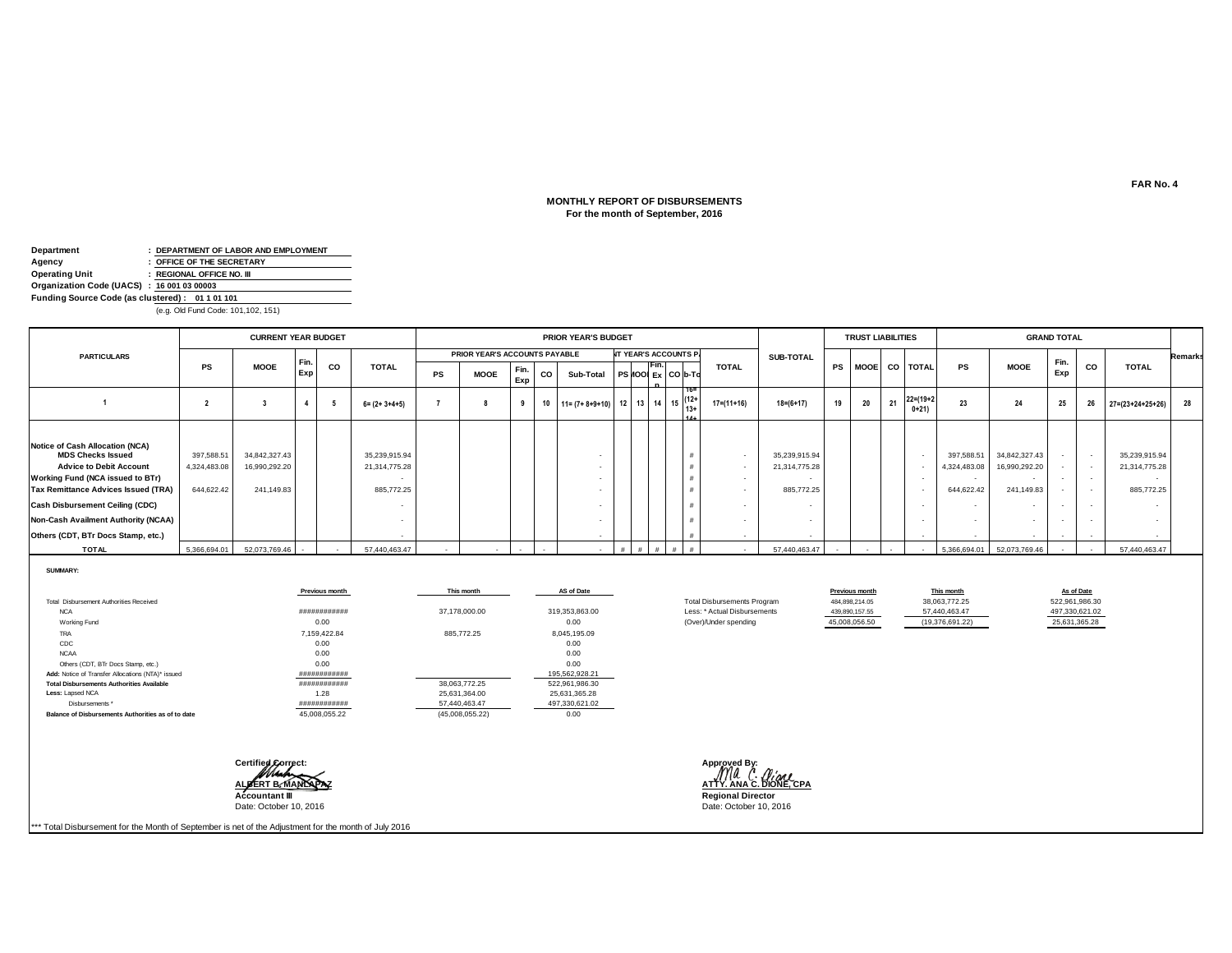## **For the month of October, 2016 MONTHLY REPORT OF DISBURSEMENTS**

| Department                                      |  | : DEPARTMENT OF LABOR AND EMPLOYMENT |  |  |  |  |  |  |  |
|-------------------------------------------------|--|--------------------------------------|--|--|--|--|--|--|--|
| Agency                                          |  | : OFFICE OF THE SECRETARY            |  |  |  |  |  |  |  |
| Operating Unit                                  |  | : REGIONAL OFFICE NO. III            |  |  |  |  |  |  |  |
| Organization Code (UACS) : 16 001 03 00003      |  |                                      |  |  |  |  |  |  |  |
| Funding Source Code (as clustered): 01 1 01 101 |  |                                      |  |  |  |  |  |  |  |
|                                                 |  |                                      |  |  |  |  |  |  |  |

(e.g. Old Fund Code: 101,102, 151)

|                                                                                                                                                                                                                                                                                                               |                            | <b>CURRENT YEAR BUDGET</b>                  |            |    |                                             |    |                               |             |    | <b>PRIOR YEAR'S BUDGET</b>                                                                                       |  |       |                              |                  |                                             |    | <b>TRUST LIABILITIES</b> |    |                           |                            |                                             | <b>GRAND TOTAL</b> |    |                                             |         |
|---------------------------------------------------------------------------------------------------------------------------------------------------------------------------------------------------------------------------------------------------------------------------------------------------------------|----------------------------|---------------------------------------------|------------|----|---------------------------------------------|----|-------------------------------|-------------|----|------------------------------------------------------------------------------------------------------------------|--|-------|------------------------------|------------------|---------------------------------------------|----|--------------------------|----|---------------------------|----------------------------|---------------------------------------------|--------------------|----|---------------------------------------------|---------|
| <b>PARTICULARS</b>                                                                                                                                                                                                                                                                                            |                            |                                             |            |    |                                             |    | PRIOR YEAR'S ACCOUNTS PAYABLE |             |    |                                                                                                                  |  |       | <b>NT YEAR'S ACCOUNTS P.</b> |                  | <b>SUB-TOTAL</b>                            |    |                          |    |                           |                            |                                             | Fin.               |    |                                             | Remarks |
|                                                                                                                                                                                                                                                                                                               | PS                         | <b>MOOE</b>                                 | Fin<br>Exp | CO | <b>TOTAL</b>                                | PS | <b>MOOE</b>                   | Fin.<br>Exp | CO | Sub-Total                                                                                                        |  | TFin. | PS NOOI Ex CO b-To           | <b>TOTAL</b>     |                                             | PS |                          |    | MOOE CO TOTAL             | <b>PS</b>                  | <b>MOOE</b>                                 | Exp                | CO | <b>TOTAL</b>                                |         |
|                                                                                                                                                                                                                                                                                                               |                            |                                             |            |    | $6 = (2 + 3 + 4 + 5)$                       |    | я                             | g           | 10 | $\begin{vmatrix} 11 = (7 + 8 + 9 + 10) & 12 & 13 & 14 & 15 & 13+1 \ 13 + 14 & 13 & 14 & 15 & 13+1 \end{vmatrix}$ |  |       |                              | $17 = (11 + 16)$ | $18 = (6 + 17)$                             | 19 | 20                       | 21 | $22 = (19 + 2)$<br>$0+21$ | 23                         | 24                                          | 25                 | 26 | $27=(23+24+25+26)$                          | 28      |
| <b>Notice of Cash Allocation (NCA)</b><br><b>MDS Checks Issued</b><br><b>Advice to Debit Account</b><br>Working Fund (NCA issued to BTr)<br><b>Tax Remittance Advices Issued (TRA)</b><br><b>Cash Disbursement Ceiling (CDC)</b><br>Non-Cash Availment Authority (NCAA)<br>Others (CDT, BTr Docs Stamp, etc.) | 2,929,581.13<br>670,814.12 | 15,547,645.36<br>3,431,022.69<br>173,414.09 |            |    | 15,547,645.36<br>6,360,603.82<br>844,228.21 |    |                               |             |    | $\overline{\phantom{a}}$<br>$\overline{\phantom{a}}$<br>$\sim$                                                   |  |       |                              |                  | 15,547,645.36<br>6,360,603.82<br>844,228.21 |    |                          |    |                           | 2,929,581.13<br>670,814.12 | 15,547,645.36<br>3,431,022.69<br>173,414.09 | $\sim$             |    | 15,547,645.36<br>6,360,603.82<br>844.228.21 |         |
| <b>TOTAL</b>                                                                                                                                                                                                                                                                                                  | 3,600,395.25               | 19,152,082.14                               |            |    | 22,752,477.39                               |    |                               |             |    |                                                                                                                  |  |       |                              |                  | 22,752,477.39                               |    |                          |    |                           |                            | 3,600,395.25 19,152,082.14                  |                    |    | 22,752,477.39                               |         |

**SUMMARY:**

|                                                    | <b>Previous month</b> | This month    | AS of Date     |
|----------------------------------------------------|-----------------------|---------------|----------------|
| Total Dishursement Authorities Received            |                       |               |                |
| <b>NCA</b>                                         | ############          | 38.372.533.00 | 357.726.396.00 |
| Working Fund                                       | 0.00                  |               | 0.00           |
| <b>TRA</b>                                         | 8.045.195.09          | 844.228.21    | 8.889.423.30   |
| CDC                                                | 0.00                  |               | 0.00           |
| <b>NCAA</b>                                        | 0.00                  |               | 0.00           |
| Others (CDT, BTr Docs Stamp, etc.)                 | 0.00                  |               | 0.00           |
| Add: Notice of Transfer Allocations (NTA)* issued  | ############          | 364.900.00    | 195.927.828.21 |
| <b>Total Disbursements Authorities Available</b>   | ############          | 39.581.661.21 | 562.543.647.51 |
| Less: Lapsed NCA                                   | 25.631.365.28         |               | 25.631.365.28  |
| Disbursements *                                    | ############          | 22.752.477.39 | 520.083.098.41 |
| Balance of Disbursements Authorities as of to date | 0.00                  | 16.829.183.82 | 16.829.183.82  |



Less: \* Actual Disbursements

(Over)/Under spending

\*\*\* Includes NCA for Trust Liabilities

**FAR No. 4**

16,829,183.82 42,460,549.10

**Previous month This month This month As of Date** 

520,083,098.41

Total Disbursements Program 522,961,986.30 39,581,661.21 562,543,647.51<br>
Less: \* Actual Disbursements 497,330,621.02 22,752,477.39 520,083,098.41

25,631,365.28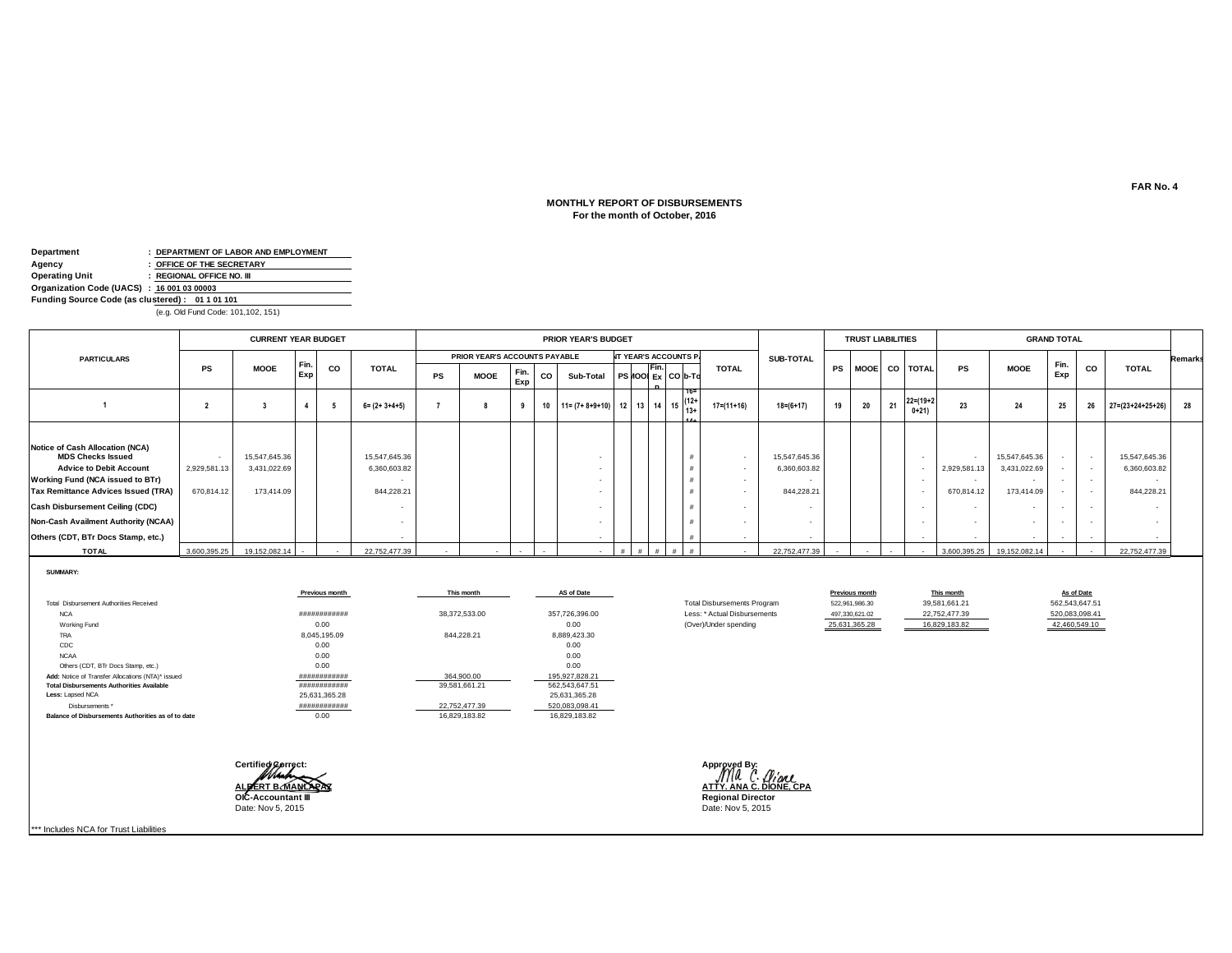## **For the month of November, 2016 MONTHLY REPORT OF DISBURSEMENTS**

| Department                                      |  | : DEPARTMENT OF LABOR AND EMPLOYMENT |  |  |  |  |  |  |  |
|-------------------------------------------------|--|--------------------------------------|--|--|--|--|--|--|--|
| Agency                                          |  | : OFFICE OF THE SECRETARY            |  |  |  |  |  |  |  |
| Operating Unit                                  |  | : REGIONAL OFFICE NO. III            |  |  |  |  |  |  |  |
| Organization Code (UACS) : 16 001 03 00003      |  |                                      |  |  |  |  |  |  |  |
| Funding Source Code (as clustered): 01 1 01 101 |  |                                      |  |  |  |  |  |  |  |
|                                                 |  |                                      |  |  |  |  |  |  |  |

(e.g. Old Fund Code: 101,102, 151)

|                                                                                                                                                                                                                                                                                                                      |                            | <b>CURRENT YEAR BUDGET</b>                 |     |    |                                            |           |                               |             |    | <b>PRIOR YEAR'S BUDGET</b>                                                                          |  |       |                              |                  |                                            |    | <b>TRUST LIABILITIES</b> |    |                           |                            |                                           | <b>GRAND TOTAL</b> |    |                                            |         |
|----------------------------------------------------------------------------------------------------------------------------------------------------------------------------------------------------------------------------------------------------------------------------------------------------------------------|----------------------------|--------------------------------------------|-----|----|--------------------------------------------|-----------|-------------------------------|-------------|----|-----------------------------------------------------------------------------------------------------|--|-------|------------------------------|------------------|--------------------------------------------|----|--------------------------|----|---------------------------|----------------------------|-------------------------------------------|--------------------|----|--------------------------------------------|---------|
| <b>PARTICULARS</b>                                                                                                                                                                                                                                                                                                   |                            |                                            |     |    |                                            |           | PRIOR YEAR'S ACCOUNTS PAYABLE |             |    |                                                                                                     |  |       | <b>NT YEAR'S ACCOUNTS P.</b> |                  | <b>SUB-TOTAL</b>                           |    |                          |    |                           |                            |                                           |                    |    |                                            | Remarks |
|                                                                                                                                                                                                                                                                                                                      | PS                         | <b>MOOE</b>                                | Exp | co | <b>TOTAL</b>                               | <b>PS</b> | <b>MOOE</b>                   | Fin.<br>Exp | CO | Sub-Total                                                                                           |  | TFin. | PS 100 Ex CO b-To            | <b>TOTAL</b>     |                                            | PS |                          |    | MOOE CO TOTAL             | <b>PS</b>                  | <b>MOOE</b>                               | Fin<br>Exp         | CO | <b>TOTAL</b>                               |         |
|                                                                                                                                                                                                                                                                                                                      |                            |                                            |     |    | $6 = (2 + 3 + 4 + 5)$                      |           |                               | $\Omega$    |    | 10   11 = $(7 + 8 + 9 + 10)$   12   13   14   15 $\begin{vmatrix} 1 & 1 \\ 1 & 3 + 1 \end{vmatrix}$ |  |       |                              | $17 = (11 + 16)$ | $18 = (6 + 17)$                            | 19 | 20                       | 21 | $22 = (19 + 2)$<br>$0+21$ | 23                         | 24                                        | 25                 | 26 | $27 = (23 + 24 + 25 + 26)$                 | 28      |
| <b>Notice of Cash Allocation (NCA)</b><br><b>MDS Checks Issued</b><br><b>Advice to Debit Account</b><br><b>Working Fund (NCA issued to BTr)</b><br><b>Tax Remittance Advices Issued (TRA)</b><br><b>Cash Disbursement Ceiling (CDC)</b><br>Non-Cash Availment Authority (NCAA)<br>Others (CDT, BTr Docs Stamp, etc.) | 6,137,647.27<br>752,399.77 | 6,185,113.53<br>1,449,719.91<br>149,818.29 |     |    | 6,185,113.53<br>7,587,367.18<br>902.218.06 |           |                               |             |    |                                                                                                     |  |       |                              |                  | 6,185,113.53<br>7,587,367.18<br>902,218.06 |    |                          |    |                           | 6,137,647.27<br>752,399.77 | 6,185,113.53<br>1,449,719.9<br>149,818.29 | $\sim$             |    | 6,185,113.53<br>7,587,367.18<br>902,218.06 |         |
| <b>TOTAL</b>                                                                                                                                                                                                                                                                                                         | 6,890,047.04               | 7,784,651.73                               |     |    | 14,674,698.77                              |           |                               |             |    |                                                                                                     |  |       |                              |                  | 14,674,698.77                              |    |                          |    |                           | 6,890,047.04               | 7,784,651.73                              |                    |    | 14,674,698.77                              |         |

**SUMMARY:**

|                                                    | Previous month | This month    | AS of Date     |
|----------------------------------------------------|----------------|---------------|----------------|
| Total Dishursement Authorities Received            |                |               |                |
| <b>NCA</b>                                         | ############   | 37.686.602.00 | 395.412.998.00 |
| Working Fund                                       | 0.00           |               | 0.00           |
| <b>TRA</b>                                         | 8.889.423.30   | 902.218.06    | 9.791.641.36   |
| CDC                                                | 0.00           |               | 0.00           |
| <b>NCAA</b>                                        | 0.00           |               | 0.00           |
| Others (CDT, BTr Docs Stamp, etc.)                 | 0.00           |               | 0.00           |
| Add: Notice of Transfer Allocations (NTA)* issued  | ############   | 232,000.00    | 196.159.828.21 |
| <b>Total Disbursements Authorities Available</b>   | ############   | 38.820.820.06 | 601.364.467.57 |
| Less: Lapsed NCA                                   | 25.631.365.28  |               | 25.631.365.28  |
| Disbursements *                                    | ############   | 14.674.698.77 | 534.757.797.18 |
| Balance of Disbursements Authorities as of to date | 16.829.183.82  | 24.146.121.29 | 40.975.305.11  |



Regional Director<br>Date: Dec 4, 2016

Less: \* Actual Disbursements

(Over)/Under spending

**FAR No. 4**

24,146,121.29 66,606,670.39

**Previous month This month This month As of Date** 

520,083,098.41 14,674,698.77 534,757,797.18

Total Disbursements Program  $\frac{562,543,647.51}{562,543,647.51}$  38,820,820.06 601,364,467.57<br>
Less: \* Actual Disbursements 520,083,098.41 14,674,698.77 534,757,797.18

42,460,549.10